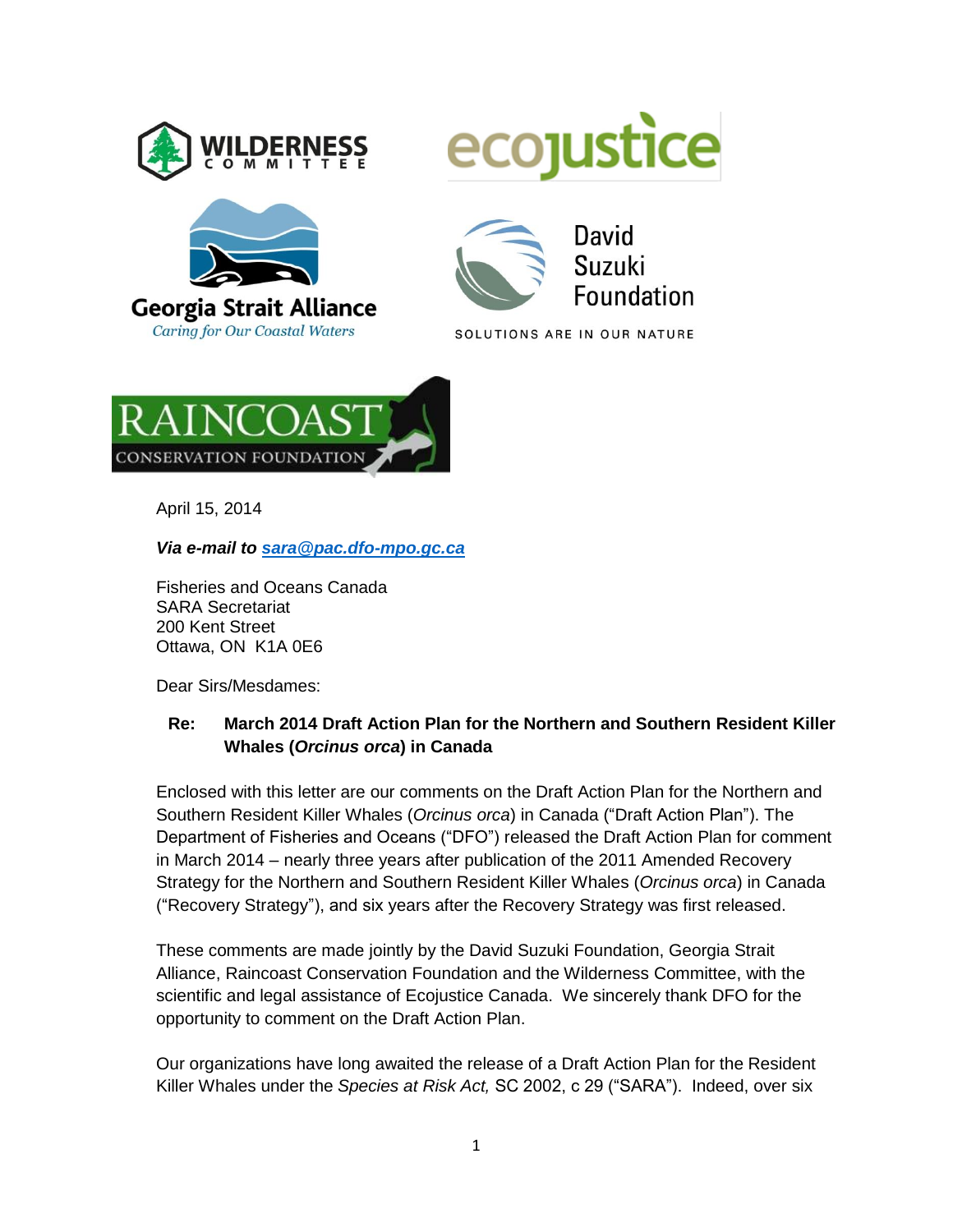and a half years ago, in our comment on the then-Proposed Recovery Strategy for the Resident Killer Whales, we wrote:

> When the Final Recovery Strategy is released, the important action planning process will begin. Our organizations strongly support dedication of significant financial and human resources to the Action Plan for the Resident Killer Whales.

With threats to critical habitat clearly identified in the Proposed Recovery Strategy, we request the Honourable Minister Hearn to instruct the Recovery Team to ensure that the Action Plan include clear, concrete measures to mitigate all identified threats.<sup>1</sup>

We reiterate that it is essential that the Canadian government, including but not limited to DFO, must take action to tackle the threats facing Northern and Southern Resident Killer Whales. Without action, these iconic species are unlikely to survive and to recover.

Unfortunately, while the Draft Action Plan identifies some important research projects, it generally fails to identify concrete actions or measures that will ensure any specific outcomes on the ground. In statutory terms, under SARA, the Draft Action Plan fails to include a "statement of the measures that are proposed to be taken to protect the species' critical habitat" [s. 49(1)(b)] or a "statement of the measures that are to be taken to implement the recovery strategy, including those that address the threats to the species and those that help to achieve the population and distribution objectives, as well as an indication as to when these measures are to take place" [s. 49(1)(d)].

The Draft Action Plan proposes various activities (primarily research activities) to achieve the following four broad recovery objectives originating with the Recovery Strategy:

- 1. Ensure that Resident Killer Whales have an adequate and accessible food supply to allow recovery;
- 2. Ensure that chemical and biological pollutants do not prevent the recovery of Resident Killer Whale populations;
- 3. Ensure that disturbance from human activities does not prevent the recovery of Resident Killer Whales;
- 4. Protect critical habitat for Resident Killer Whales and identify additional areas for critical habitat designation and protection<sup>2</sup>

Unfortunately, apart from reiterating these four broad recovery objectives, in many other respects the Draft Action Plan is not based on the Recovery Strategy as is required.

l

<sup>1</sup> Comments on Recovery Strategy for Northern and Southern Resident Killer Whales (*Orcinus Orca*), August 20, 2007, found at: <https://www.georgiastrait.org/?q=node/683>

<sup>&</sup>lt;sup>2</sup> However, the Draft Action Plan no longer appears to identify the goal of the Recovery Strategy, namely to "ensure the long-term viability of resident killer whale populations".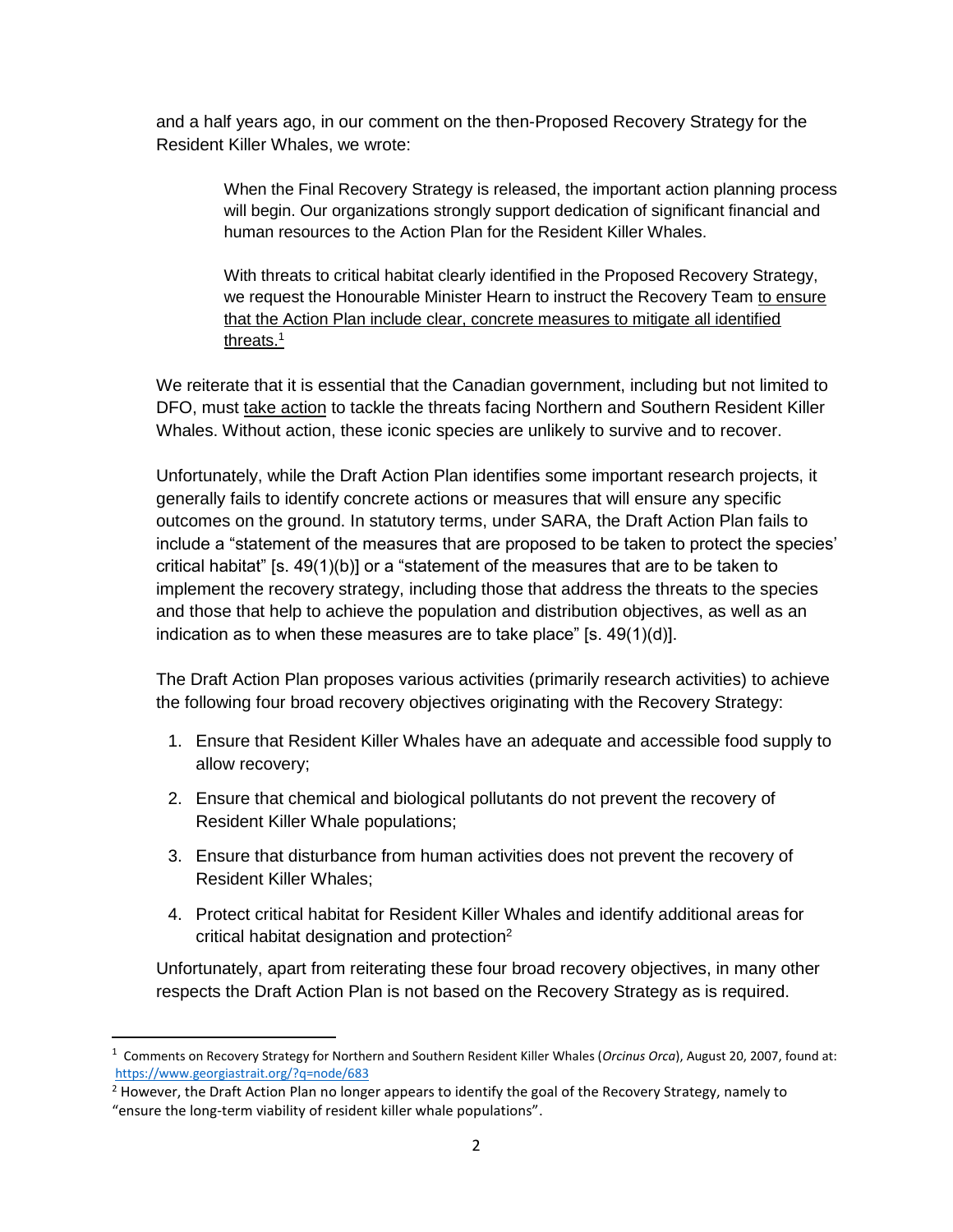Our submission begins with some overarching comments on the requirements of an action plan under SARA and the Draft Action Plan's deficiencies in that respect. We then provide specific comments on how the Draft Action Plan proposes to address each of these four recovery objectives. Again, without diminishing the importance of ongoing research projects, the activities proposed in the Draft Action Plan are legally and scientifically inadequate to ensure those four recovery outcomes. In addition to research, action to mitigate and prevent threats to the Resident Killer Whales, on the ground, is also needed.

The David Suzuki Foundation, Georgia Strait Alliance, Raincoast Conservation Foundation and the Wilderness Committee welcome any opportunity, in person or in writing, to assist DFO directly with revisions to the Draft Action Plan. Specifically, with reference to s. 48(1)(e) of SARA*,* given our organizations' long-standing interest and demonstrated expertise in recovery planning under SARA for the Resident Killer Whales, we request that rather than only offering these useful opportunities to comment in processes that are open to the general public, DFO prepare the Action Plan in cooperation with us to the extent possible.

In summary, while the Draft Action Plan codifies important ongoing research, it fails to set out clear, concrete measures to address, mitigate and prevent identified threats. We urge DFO to revise the Draft Action Plan to identify specific recovery actions that the Canadian government will take to ensure the survival and recovery of the Resident Killer Whales.

\_\_\_\_\_\_\_\_\_\_\_\_\_\_\_\_\_\_\_\_\_\_\_\_\_ \_\_\_\_\_\_\_\_\_\_\_\_\_\_\_\_\_\_\_\_\_\_\_\_

\_\_\_\_\_\_\_\_\_\_\_\_\_\_\_\_\_\_\_\_\_\_\_\_\_ \_\_\_\_\_\_\_\_\_\_\_\_\_\_\_\_\_\_\_\_\_\_\_\_\_

Yours sincerely,

SMarage

Adrianne Jarvela Rosenberger, Biologist Analyst Raincoast Conservation Foundation David Suzuki Foundation

 $1.642$ 

Christianne Wilhelmson, Executive Director Gwen Barlee, Policy Director Georgia Strait Alliance Wilderness Committee

Margot Venton and Lara Tessaro Staff Lawyers, Ecojustice Canada

\_\_\_\_\_\_\_\_\_\_\_\_\_\_\_\_\_\_\_\_\_\_\_\_\_

Misty MacDuffee, Program Director Jeffery Young, Senior Science and Policy

Poor Bail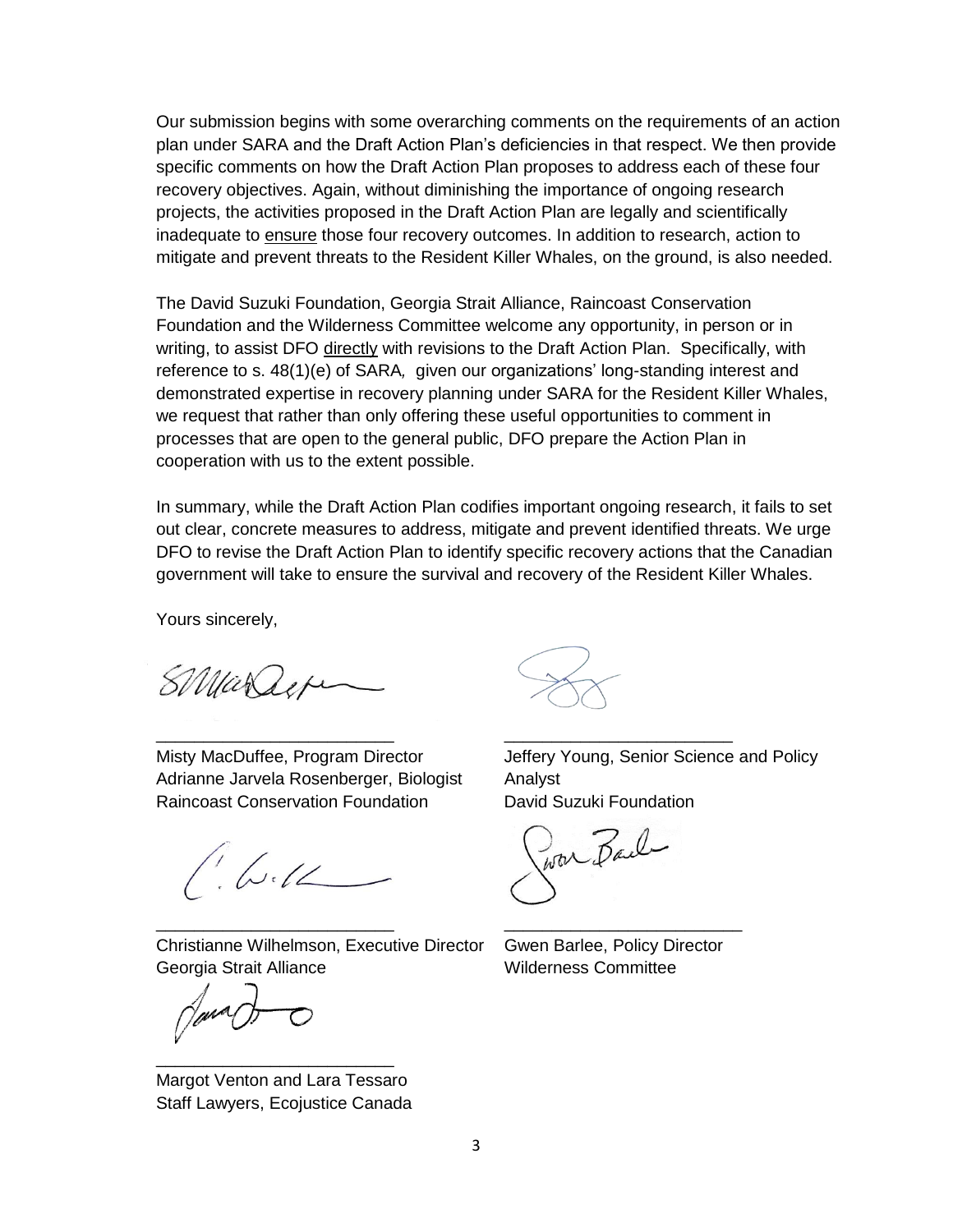# **A. Comments on Draft Action Plan as a whole**

In this section of our submissions, we set out our overarching concerns with the approach DFO has taken to the Draft Action Plan. Specifically, we first briefly summarize parts of the framework governing the content of action plans under SARA*,* and introduce our concern that this document is not actually a plan for action. That is, in its current draft form, it does not conform to s. 49(1)(d) because it does not propose to implement the Recovery Strategy with concrete recovery measures that will address, mitigate or prevent threats to the Resident Killer Whales.

We then set out how the Draft Action Plan fails to indicate *when* and *by whom* recovery measures will be implemented, in a manner that we view as contrary to s. 49(1)(d).

We then note that DFO appears to lack the resources necessary to implement the Action Plan, and urge that the Action Plan include an indication of the financial and human resources that DFO will dedicate to implementation.

Finally, we urge DFO to revise the Draft Action Plan to acknowledge that certain recovery measures must be implemented with greater urgency, and that additional recovery measures may be necessary, for the Southern Residents.

### **Draft Action Plan is lacking in "actions" or recovery measures**

The purposes of SARA include to prevent wildlife species from being extirpated or becoming extinct; and to provide for the recovery of endangered and threatened species. SARA action plans are a critical mechanism – and arguably the key mechanism – by which Parliament intends that DFO will provide for the recovery of endangered and threatened aquatic species.

SARA envisions a process where species at risk are assessed, listed and then, through the recovery process, recovered back to healthy population levels. The recovery process comprises two main, sequential statutory steps. First, the government must prepare a recovery strategy, based on the best available science, "to first provide a baseline of information about the biology and ecology of a species and a broad strategy to address conservation threat". Second, the government must then prepare an action plan based on the recovery strategy.<sup>3</sup> In contrast to the recovery strategy, is "intended to describe more detailed "action" measures to achieve a species' survival and recovery, including evaluation of the socio-economic costs and benefits of such measures."<sup>4</sup>

Thus an action plan is the mechanism in the SARA statutory scheme that is intended to ensure the *implementation* of recovery measures. When it comes to recovery, an action plan is where

 $\overline{\phantom{a}}$ 

<sup>3</sup> SARA, s. 47. Table 5 of the Resident Killer Whales' Recovery Strategy states that "*A thorough listing of performance measures will be included in an action plan."*

<sup>4</sup> *Environmental Defence Canada v Canada (Fisheries and Oceans),* 2009 FC 878.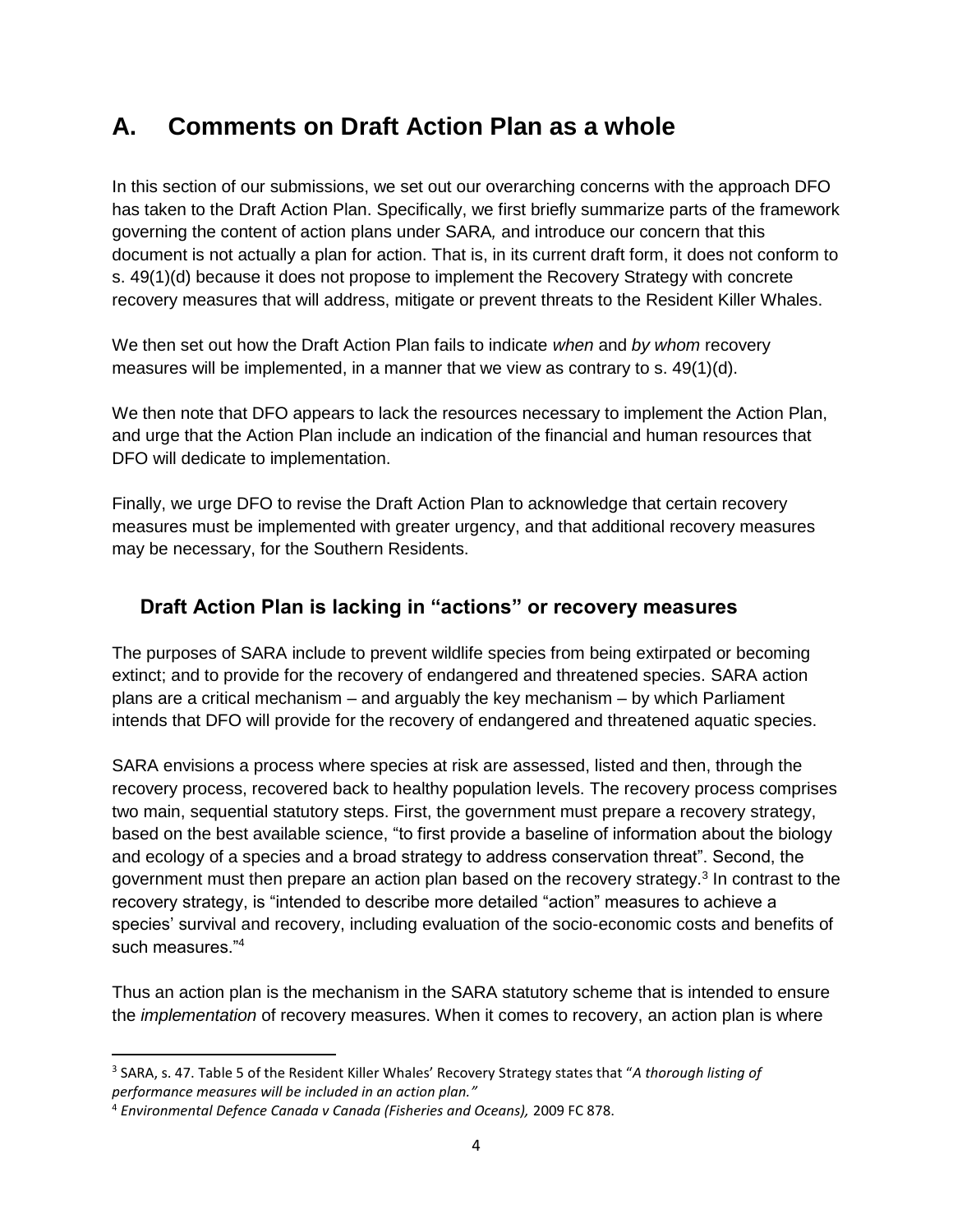the rubber hits the road. An inadequate or unimplemented action plan may inevitably result in a failure to recover the species. Sadly, in the case of an endangered species such as the Southern Resident Killer Whales, an inadequate or unimplemented action plan could even contribute to the extirpation or extinction of the species.

An action plan under SARA has legally mandatory content. Importantly for the purpose of this submission, s. 49(1)(d) requires that an action plan include measures that are to be taken to implement the recovery strategy, including implementation measures that address the threats to the species and that help to achieve the population and distribution objectives, as well as an indication as to when these measures are to take place. In addition, as explored further in the final section of this submission, s. 49(1)(b) requires that an action plan include measures that are proposed to be taken to protect the species' critical habitat.

To our great disappointment, on the whole, the Draft Action Plan generally fails to include implementation measures that will mitigate or prevent threats to the Resident Killer Whales. Rather than identifying "measures" to be implemented at an identified time, the Draft Action Plan makes vague and inadequate commitments to "develop potential measures," or to "consider possible tools", or to "work towards" ensuring that action is maybe taken someday in the future. Measure by measure, the Draft Action Plan withholds commitments by the Government of Canada to taking any actions or measures that would achieve any concrete recovery outcomes. It withholds these actions and measures even when they are unquestionably within Canada's sole or its shared jurisdiction. The Draft Action Plan consistently stops short of action and thus, in our view, it stops short of its meeting its legal requirements under s. 49(1)(d).

Furthermore, not only does the Draft Action Plan fail to set out recovery measures generally, but it is often silent on key threats identified in the very Recovery Strategy that it is intended to implement. Two of the most egregious examples are the identified threats to Resident Killer Whales and their habitats occasioned by shipping traffic and by oil spills. Indeed the Recovery Strategy indicates that an oil spill in their critical habitat will be catastrophic for the Resident Killer Whales. Yet the words "shipping" and "tankers" do not appear in the Draft Action Plan. This is despite the imminent danger to Resident Killer Whales posed by well-known plans for port expansion and increased shipping traffic - for example the increase in oil tanker traffic related to Kinder Morgan's proposal to twin its Transmountain pipeline.

Our organizations do not dispute that ongoing scientific research is essential. DFO's marine mammal research scientists, and its former marine toxicologists, have made hugely important contributions to understanding the needs of and threats to the Resident Killer Whales. Indeed, the Resident Killer Whales are arguably the best-studied cetacean on the planet. Moreover, research is no substitute for action. In accordance with the precautionary principle codified at s. 38 of SARA*,* in preparing an action plan, if there are threats of serious or irreversible harm to the species, then "cost-effective measures to prevent the reduction or loss of the species should not be postponed for a lack of full scientific certainty".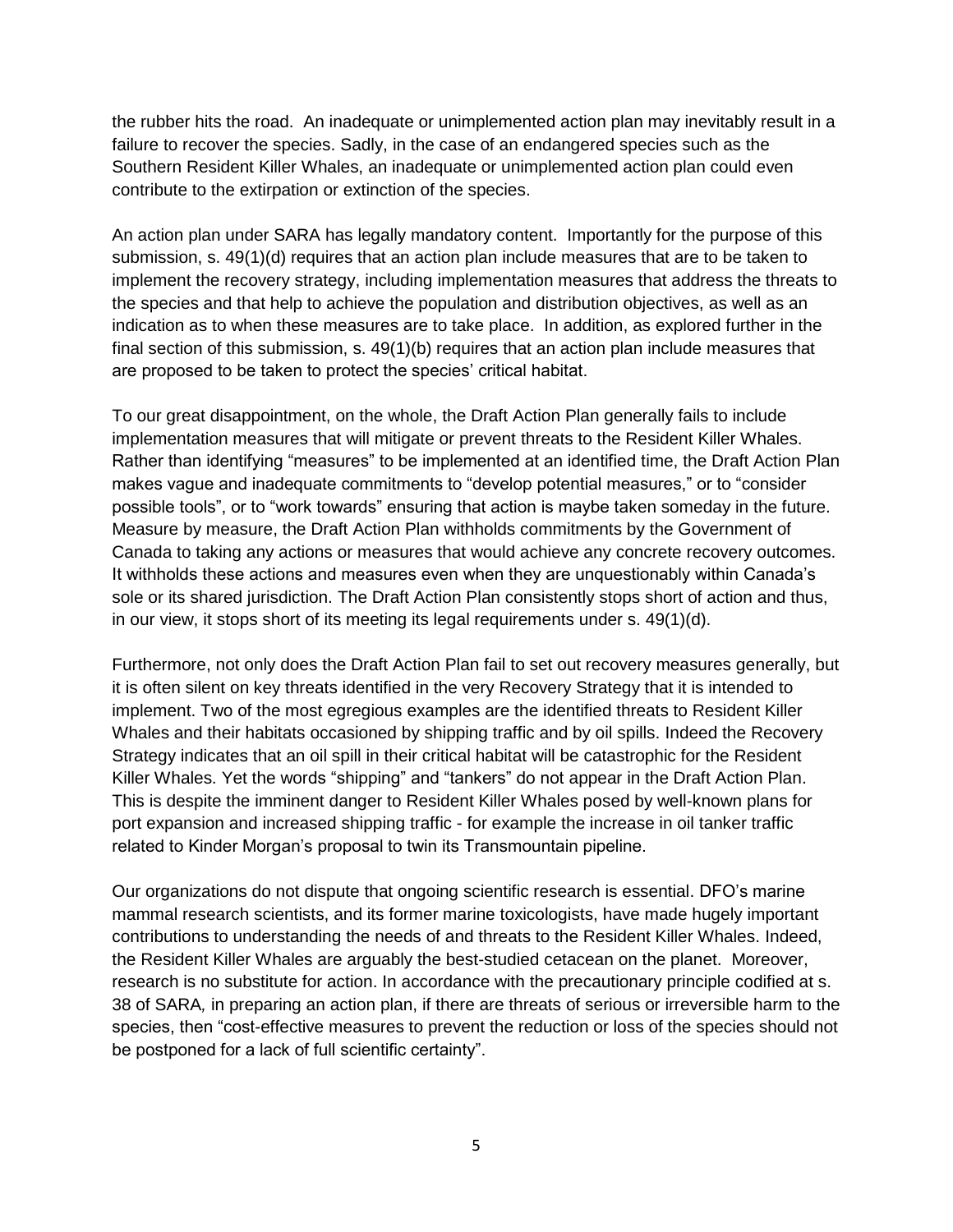#### **Timing of the implementation of recovery measures**

The Draft Action Plan includes, under Objectives  $1 - 4$ , a number of activities (primarily research activities). In our view, these activities taken individually and globally do not satisfy the duties assigned to DFO by s. 49(1)(d) of SARA*,* for the reasons noted above. In addition, in our view, the Draft Action Plan fails to comply with the s. 49(1)(d) requirement that the Draft Action Plan must give "an indication as to when these measures are to take place".

As part of its Implementation Table, the Draft Action Plan does include a "timing" column for the activities enumerated under Objectives  $1 - 4$ . However, the information in this column is unreasonably general, vague and often incomplete.

As just one example, the column sometimes indicates that an activity will take "2 years" or "5 years". However, an indication of *how long* it will take to implement a measure is not what s. 49(1)(d) requires. Rather, s. 49(1)(d) requires DFO to state *when* the measures are to take place. This requires DFO to state actual dates or date ranges; for example, rather than "2 years", DFO must state (for example) "April 2014 – March 2016".

Without start and end dates, a "two year" period could hypothetically occur in 2014 -2016; or, troublingly, DFO could wait for decades to start the measure. SARA's intent would be defeated by that approach. The Resident Killer Whales do not have decades to wait for DFO to act.

Likewise, DFO needs to assign "ongoing" projects and activities a timeline. Right now, it is unclear from the Draft Action Plan which of the "ongoing" activities have already started, as of March 2014, and which are contemplated to be "ongoing" as of the time the Action Plan is finalized on the SARA Public Registry. To indicate that a measure is "ongoing" does not indicate when the measures are to take place. Moreover, while we do not object to the inclusion of existing, ongoing activities in an action plan, the intent of s. 49(1)(d) and SARA as a whole is clear that the recovery measures committed to in an Action Plan are supposed to be *new*  measures that "are to be taken" in the future – not simply a codification of ongoing research.

## **Responsibility for the implementation of recovery measures**

Column 5 of the Implementation Table is intended to identify which agencies and persons will be responsible for specific actions and measures. Of concern to us, Column 5 very frequently indicates that the agency or person will be some unidentified person called "other". However, there is no indication of who these "others" are contemplated to be. Nor is there any indication of whether these "others" have been consulted about and are at all willing to assume responsibility for the measures that DFO is assigning to them; whether DFO will be overseeing, supervising, or coordinating with these "others"; or whether Canada will be funding these "others" to take the listed measures to implement DFO's Recovery Strategy.

In our view, DFO cannot meet its duty under s. 49(1)(d) to state the measures that *are to be taken* to implement its Recovery Strategy by vaguely indicating that *possibly* some "other"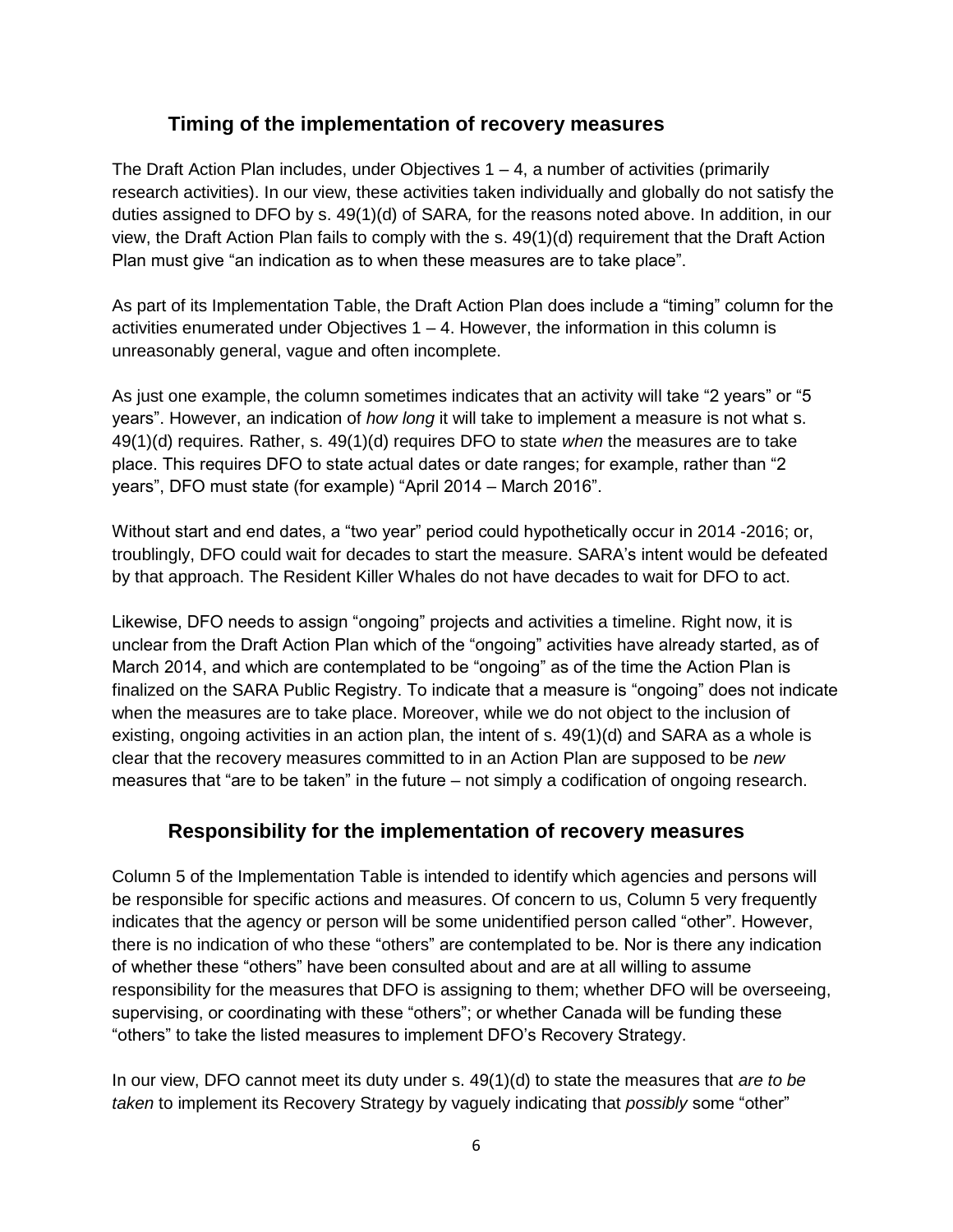agency or person might one day in the future implement those measures. "Measures that are to be taken" cannot correctly be construed as "measures that Canada will not itself commit to but that might one day be taken by some unidentified other". Relatedly, if DFO is not even aware of *who* will be taking measures to implement its Recovery Strategy, then it clearly cannot meet its duty to indicate *when* those measures will take place. By assuming hypothetically that "others" might step in to implement DFO's own Recovery Strategy, the clear intent of SARA action planning is defeated. An action plan is intended to guide and to ensure implementation of recovery measures; it cannot do that if nobody is assigned responsibility. While we are not opposed to these responsibilities being assigned to other persons and entities, DFO needs to identify which such persons and entities have committed to implement the recovery measures. Currently, there is no reason to believe that these unidentified others have the capacity and the commitment to implement recovery measures or to undertake research activities.

Incidentally, this is one reason why DFO should have prepared this Draft Action Plan in cooperation with the stakeholders indicated in s. 48(1) of SARA*.* To date, to the best of our knowledge, DFO has only involved Parks Canada in the preparation of this Action Plan. To the best of our knowledge, DFO has not involved other federal agencies, the Province or Aboriginal organizations in the *preparation* of the Draft Action Plan, let alone our organizations. We reiterate our request to be directly involved in the preparation of the Action Plan going forward.

Finally, where DFO is identified in Column 5 as the entity that will be implementing a particular activity or recovery measures, we suggest that DFO would indicate which DFO sector or branch will be responsible for implementing the measures.

## **DFO lacks the resources to implement Action Plan in a timely manner**

We are concerned that, in addition to postponing actions to implement the Recovery Strategy through the guise of eternal study, the Canadian government has undermined the ability of DFO Pacific Region to implement meaningful action and measures to recover Resident Killer Whales.

The Draft Action Plan makes clear that "Fisheries and Oceans Canada is committed to implementing the measures assigned to itself; however, implementation of this action plan is subject to appropriations, priorities, and budgetary constraints of the participating jurisdictions and organizations."

Successive rounds of budgetary cut backs seriously undermine the ability of DFO to carry out even the research projects identified in the plan – let alone take desperately needed action to address, mitigate or prevent threats to the Resident Killer Whales and their critical habitats.

The following is a list of well-known, public examples that illustrate the ways in which DFO's ability to take action to recover Resident Killer Whales has been severely compromised: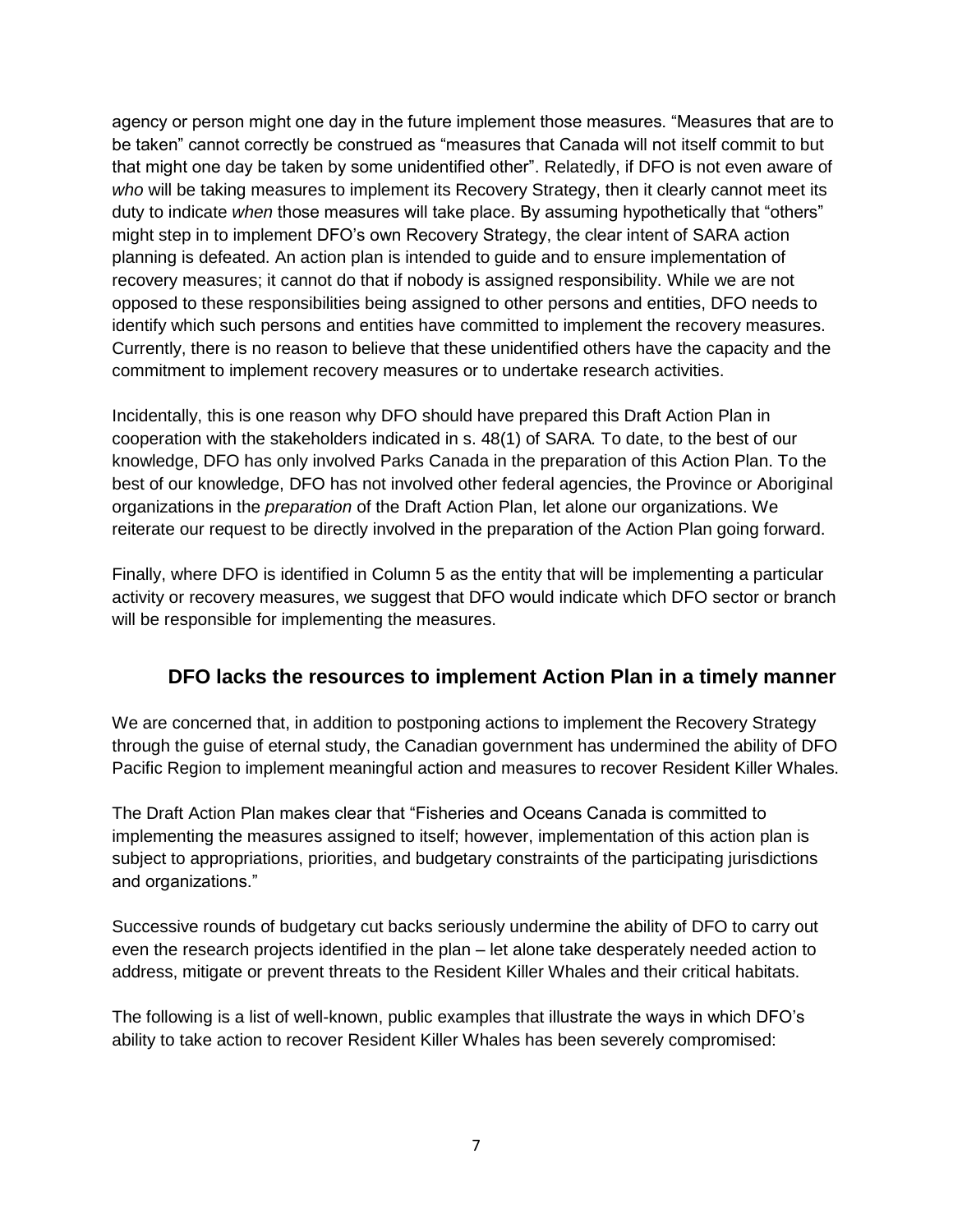- In 2012, Dr. Peter Ross, a leading expert on killer whales and aquatic contamination, lost his job when the federal government dismantled DFO's ocean contaminant program and cut nearly all employees who research marine pollution in Canada.<sup>5</sup>
- $\bullet$  In 2012 1,000 DFO staff received termination notices.<sup>6</sup> The department has about 11,000 employees and an annual budget of just under \$1.9 billion.<sup>7</sup>
- $\bullet$  In 2013, it was confirmed that DFO's budget cuts would total over \$100 million  $-$  to be phased in over three years.<sup>8</sup>
- DFO staffing levels are so low the department was unable to do a complete evaluation of the Enbridge pipeline route which crosses over 800 creeks and rivers in BC.<sup>9</sup>
- Since 2012, one third of 90 DFO habitat staff in BC have been laid off; DFO habitat staff levels are now 50% lower than they were just a decade ago.<sup>10</sup>
- Cuts at DFO have been disproportionately targeted at the Coast Guard. Coast Guard vessels have been instrumental in engaging in killer whale research.<sup>11</sup>

We urge DFO to include, as part of the Action Plan itself, an indication of the financial and human resources that DFO will devote to implementation of the Action Plan.

## **Immediate action needed to protect endangered Southern Residents**

While this is a multi-species Draft Action Plan, it is important to recognize and address the fact that the Southern Residents are more vulnerable than the Northern Residents. It is known that there are human activities that will affect each population differently, due to the heightened vulnerability of the Southern Residents. Thus, in some cases different actions and measures may be required for each population.

There are many similarities between the needs of the Northern and Southern Residents. Most importantly the three major threats identified in the Recovery Strategy – prey availability, pollution and disturbance – apply to both populations. However, the two populations have a different conservation status.

<sup>6</sup> <http://theagenda.tvo.org/blog/agenda-blogs/cuts-canadian-science>

 $\overline{\phantom{a}}$ 

<sup>5</sup> [http://news.nationalpost.com/2012/05/20/killer-whale-expert-out-of-work-as-ottawa-cuts-ocean-pollution-monitoring](http://news.nationalpost.com/2012/05/20/killer-whale-expert-out-of-work-as-ottawa-cuts-ocean-pollution-monitoring-positions/)[positions/](http://news.nationalpost.com/2012/05/20/killer-whale-expert-out-of-work-as-ottawa-cuts-ocean-pollution-monitoring-positions/)

<sup>7</sup>[http://www.vancouversun.com/news/Federal+budget+cuts+million+from+fisheries+oceans+over+three+years/8133846/story.](http://www.vancouversun.com/news/Federal+budget+cuts+million+from+fisheries+oceans+over+three+years/8133846/story.html) [html](http://www.vancouversun.com/news/Federal+budget+cuts+million+from+fisheries+oceans+over+three+years/8133846/story.html)

<sup>8</sup>[http://www.vancouversun.com/news/Federal+budget+cuts+million+from+fisheries+oceans+over+three+years/8133846/story.](http://www.vancouversun.com/news/Federal+budget+cuts+million+from+fisheries+oceans+over+three+years/8133846/story.html) [html](http://www.vancouversun.com/news/Federal+budget+cuts+million+from+fisheries+oceans+over+three+years/8133846/story.html)

<sup>9</sup> <http://www.cbc.ca/news/canada/northern-gateway-review-hobbled-by-budget-cuts-critics-say-1.1138481>

<sup>10</sup> <http://www.cbc.ca/news/canada/northern-gateway-review-hobbled-by-budget-cuts-critics-say-1.1138481>

<sup>11</sup> <http://www.cbc.ca/news/canada/newfoundland-labrador/the-axeman-cometh-for-dfo-and-coast-guard-1.2483004>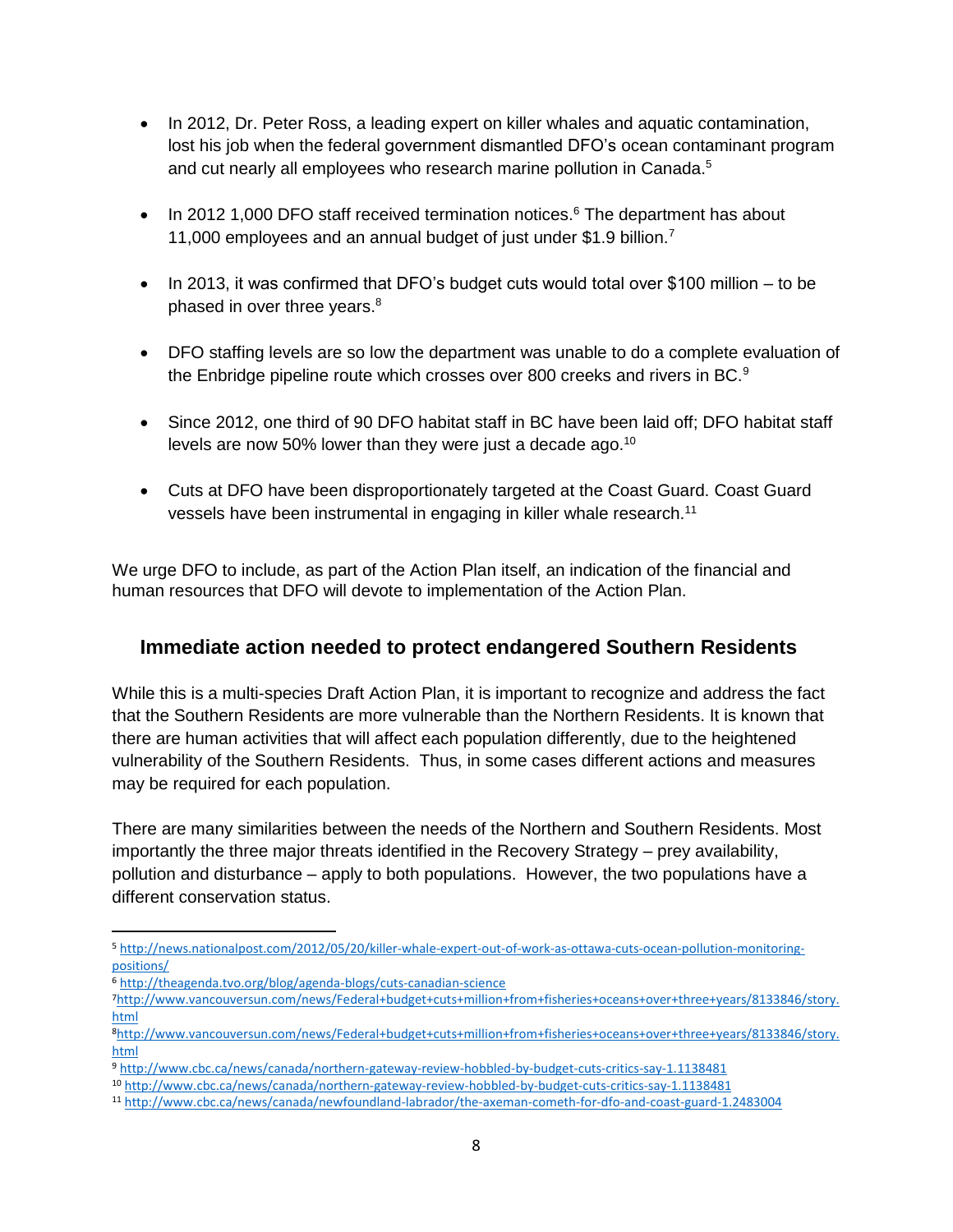Northern Residents are threatened; namely, they are "a wildlife species that is likely to become an endangered species if nothing is done to reverse the factors leading to its extirpation or extinction".<sup>12</sup> The Northern Resident population has been steadily growing since its 1975 low of 120 individuals, with only one period of decline, and is currently increasing at a rate of 3.7% per year.<sup>13</sup>

However, the Southern Residents are endangered; namely, they are "a wildlife species that is facing imminent extirpation or extinction".<sup>14</sup> The Southern Resident population has had many periods of decline, has not grown much since its 1975 low of 70 individuals, and, as of 2011, was barely holding steady at a growth rate 1.1% per year.<sup>15</sup> The Southern Residents are showing very little sign of population re-building. Immediate action is to prevent the demise of the population. In this respect, the Draft Action Plan is woefully inadequate for the Southern Residents.

Finally, the Southern Residents face unique threats that require unique actions. Southern Residents' critical habitat is within an extremely urban and industrialized area, and thus recovery actions need to be implemented more effectively and more immediately. For example, the Southern Residents' habitat falls within an area ranked at a "Very High Risk of Oil Spill", whereas Northern Residents' habitat is, at least currently, ranked as at a "Low" risk of this threat.<sup>16</sup> Similarly, the Southern Residents' critical habitat is transected by a major shipping channel, which, through the continued expansion of ports in the Lower Mainland and the proposed twinning of Kinder Morgan's Transmountain Pipeline, may see a huge increase in shipping traffic and underwater noise in the near future.

We ask that the Draft Action Plan should be revised to acknowledge, clearly and expressly, the greater urgency to implement recovery measures for the Southern Residents. Where threats may affect Northern and Southern populations in a different way, the timelines associated with each recovery measure should also differ. Additional recovery measures clearly may be necessary for Southern Residents, given their status and the additional threats that they face.

 $\overline{\phantom{a}}$ <sup>12</sup> SARA, s. 2 (definition of "threatened species").The Northern Residents have an estimated population of 262 animals presently; Fisheries and Oceans Canada. 2014. Action Plan for the Northern and Southern Resident Killer Whales *(Orcinus orca)*  in Canada [Draft]. *Species at Risk Act* Action Plan Series. Fisheries and Oceans Canada, Ottawa. xx + XX pp.

<sup>&</sup>lt;sup>13</sup> Ford, J.K.B, G.M. Ellis, J.W. Durban and K.C. Balcomb. 2011. Killer whale ecotypes in the Salish Sea: Contrasting long term trends related to prey availability. Proceedings of the 2011 Salish Sea Ecosystem Conference October 25-27, Vancouver, BC.

<sup>14</sup> SARA, s. 2 (definition of "endangered species"). The Southern Residents have an estimated population of 82 animals presently; Fisheries and Oceans Canada. 2014. Action Plan for the Northern and Southern Resident Killer Whales *(Orcinus orca)*  in Canada [Draft]. *Species at Risk Act* Action Plan Series. Fisheries and Oceans Canada, Ottawa. xx + XX pp.

<sup>15</sup> Ford et al. 2011, *supra.*

<sup>&</sup>lt;sup>16</sup> GENIVAR. 2013. Risk Assessment for Marine Spills in Canadian Waters: Phase 1, Oil Spills South of the 60<sup>th</sup> Parallel. Report from GENIVAR to Transport Canada. 172pp and appendices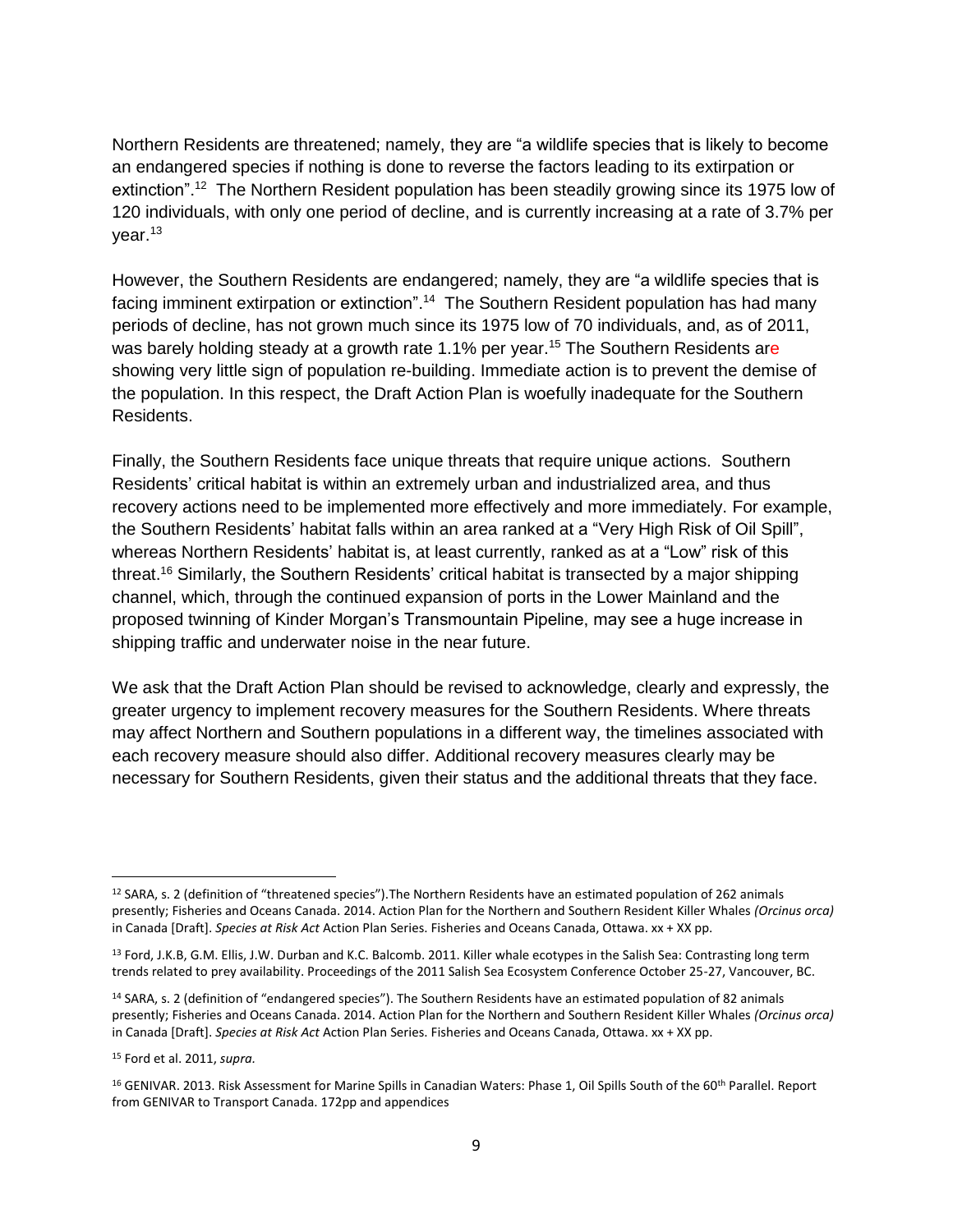# **B. Objective 1: Ensure that Resident Killer Whales have an adequate and accessible food supply**

Overall, DFO's Draft Action Plan fails to deliver necessary and mandated action to ensure that the Resident Killer Whales have an adequate and accessible food supply.

We are very concerned that, despite that management of salmon fisheries is almost entirely within DFO's jurisdiction, DFO has not included in the Draft Action Plan the necessary fisheries management measures that will ensure food supply needed for the survival and recovery of the Resident Killer Whales. The lack of fisheries management measures, and any assessment of their benefits, is particularly grievous for the endangered Southern Residents.

The Draft Action Plan, consistent with the Recovery Strategy, continues to identify an appropriate recovery objective regarding food supply. However, the Draft Action Plan fails to deliver on this goal. Rather, the Draft Action Plan identifies existing and ongoing research needs and activities, and presents these as "actions" that will secure the above objective. Not only is this erroneous and misleading, but many of the identified research goals have already yielded information that could and should be acted upon under an Action Plan.

As indicated more generally in our covering letter, our groups' fisheries management experts request the opportunity to assist with revisions to Objective 1 of Action Plan, in cooperation with DFO, as permitted under s. 48(1)(e) of the SARA. Without the ability to be exhaustive here, we focus our submission on fundamental aspects of securing food supply, including identifying places where the Draft Action Plan fails to identify needed action based on existing information.

## **Approaches 1-3: Research and Monitoring Re diet and foraging success**

The recovery measures identified in this part of the Draft Action Plan are largely research and monitoring. While the research identified in Approaches 1-3 is needed, as stated above, research alone will not ensure recovery of the Resident Killer Whales.

When it comes to ensuring adequate and accessible food supply, research alone cannot meet the legal requirements that an Action Plan must state the "measures that are proposed to be taken to protect the species' critical habitat" [s. 49(1)(b)] or the "measures that are to be taken to implement the recovery strategy, including those that address the threats to the species and those that help to achieve the population and distribution objectives" [s. 49(1)(d)].

While not exhaustive of our concerns with the lack of fisheries management measures in Approaches 1-3, the following are some specific proposals for revisions to particular items.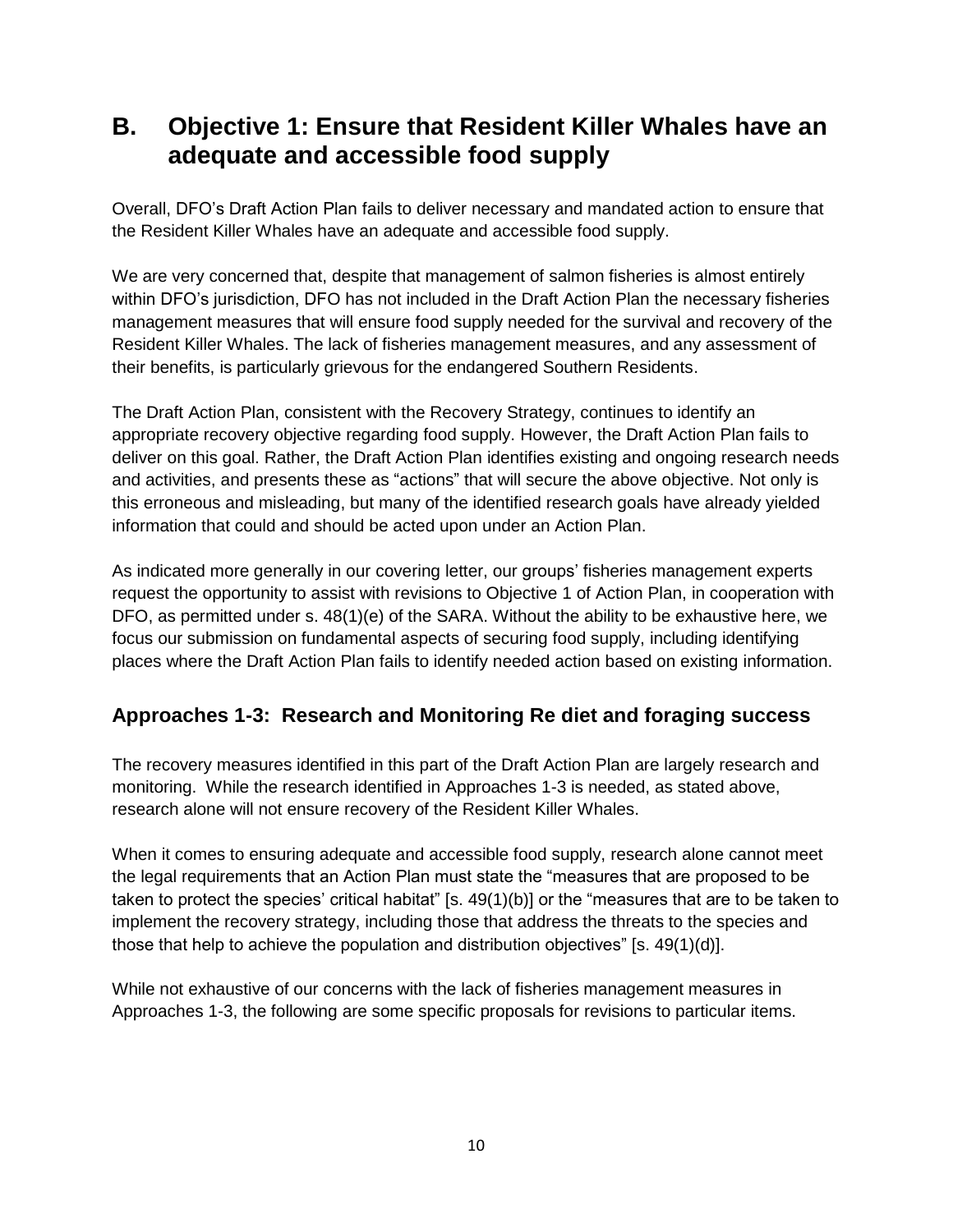#### **Approach 1(3): Further identify Resident Killer Whales' prey preference (species/size/sex/stock)**

We currently know that Southern Residents specialize on Chinook stocks from the West Coast of Vancouver Island ("WCVI"), Puget Sound, Upper Fraser, Middle Fraser, South Thompson, and Lower Fraser during the late spring, summer, and into the fall (Ford et al. 2010, Hanson et al. 2010, Ford 2011).<sup>17</sup> Having more research on these prey preferences does nothing to secure their availability for Southern Resident Killer Whales.

Therefore, Approach 1(3) needs to be re-written accordingly:

Southern Resident Killer Whales prey heavily on and thus rely on Chinook stocks from WCVI, Puget Sound and the Fraser River during the spring to fall months. In years of low Chinook abundance, known impacts to these stocks (e.g., recreational and commercial fisheries) must be minimized on these stocks (e.g., less than 5% total exploitation as targeted catch or bycatch) to ensure adequate availability of Chinook to killer whales.

#### **Approach 2(7): Continue to monitor the role of Chinook abundance in the population dynamics of the Northern and Southern Resident Killer Whale populations**

While more research may be useful, existing research has already yielded information that can and should be acted upon. Resident Killer Whale survival is highly correlated with the PSC Chinook index, and nutritional stress causing increased mortality occurs in years of decreased salmon availability. Current information suggests that the WCVI, Georgia Strait, and other coast wide PSC Chinook indices need to be above 1.0 to reduce mortality of Southern Resident Killer Whales. Adequate salmon for recovery likely requires a higher level of abundance/index.

Therefore, Approach 2 (7) needs to be re-written accordingly:

 $\overline{a}$ 

The WCVI, Georgia Strait, and other coast-wide PSC Chinook indexes, and potentially others, provide critical information about the availability of salmon and the potential impacts to killer whales. These relationships and forecasts should be used to identify years when in-season Chinook abundance is below a level that supports recovery.

#### **Approach 2(8): Assess Resident Killer Whale body condition using the best available technology**

This ongoing work has already yielded findings that can be acted upon. Nutritional and stress analysis on the Southern Residents indicate that stress hormones show a short-term and longterm response to Chinook availability.<sup>18</sup> Specific hormones concentrations rise in response to

<sup>17</sup> M. Bradley Hanson, Robin W. Baird, John K. B. Ford, Jennifer Hempelmann-Halos, Donald M. Van Doornik, John R. Candy Candice K. Emmons, Gregory S. Schorr, Brian Gisborne, Katherine L. Ayres, Samuel K. Wasser, Kenneth C. Balcomb, Kelley Balcomb-Bartok, John G. Sneva, Michael J. Ford. 2010. Species and stock identification of prey consumed by endangered southern resident killer whales in their summer range. Endang. Species Res. 11: 69–82

<sup>18</sup> Ayres, Katherine L. R.K. Booth1, J.A. Hempelmann, K. L. Koski, C.K. Emmons, R.W. Baird, K. Balcomb-Bartok, M. B. Hanson, M. J. Ford, and S.K. Wasser. 2012 Distinguishing the Impacts of Inadequate Prey and Vessel Traffic on an Endangered Killer Whale (*Orcinus orca*) Population. PLOS One. DOI: 10.1371/journal.pone.0036842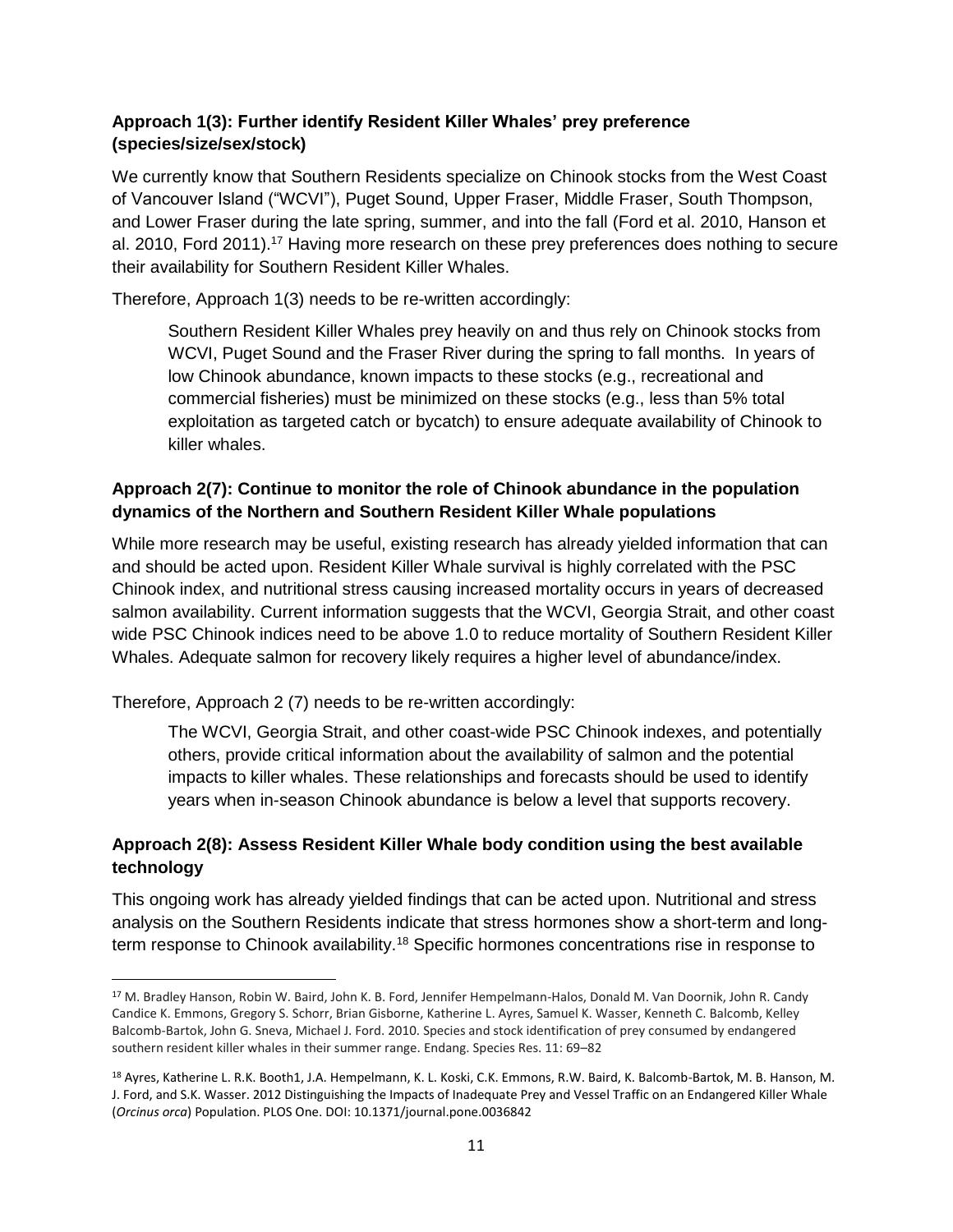nutritional and other psychological stressors, and closely correspond to relative Fraser River Chinook abundance (using CPUE at Albion test fishery) from the time the Southern Residents arrive in their critical habitat. Therefore, Approach 2(8) needs to be re-written accordingly:

The known connection between killer whale body condition, stress hormones and Chinook abundance reinforces the need for Chinook management that reduces harvest, increases escapement pressures and rebuilds Chinook populations.

## **Approach 4: Develop potential actions to be taken during poor Chinook return years to ensure sufficient prey availability for Resident Killer Whales**

Approach 4 is where one would particularly expect to find specific actions. Instead, the recovery measures listed in this part of the Draft Action Plan are not actions at all, but vague statements about "considering action", " investigating" and "communicating". As one example, Item 13 reads "Take into account both the seasonal (acute) as well as the cumulative (chronic) effects of poor Chinook returns on Resident Killer Whales when considering Chinook management actions in support of recovery." It should be combined with Item 14 and should instead read: "Develop and implement measures to restrict fishing in years of poor Chinook salmon returns to increase the availability of food for Resident Killer Whales."

#### **Approach 4(14): Investigate strategic fishery closures as a possible tool to reduce Resident Killer Whale prey competition in specific feeding areas (e.g. modeling, fishery closure tests)**

Here, both the language and the proposed action are inadequate. Given that the relationship between the PSC index and killer whale mortality/survival is known, low forecasts should trigger consultations and notices about priority access for killer whales so that area and timing fishery closures can be implemented.

Therefore, Approach 4(14) needs to be re-written accordingly:

In years when the PSC Chinook index is forecasting abundance below a level that supports recovery, resident killer whales need to be given priority management through fishery closures on stocks that are targeted by killer whales. If forecasts are adjusted upwards in season, fisheries can open to a level that keeps abundance above the recovery threshold.

#### **Approach 4(13) Take into account both the seasonal (acute) as well as the cumulative (chronic) effects of poor Chinook returns on Resident Killer Whales when considering Chinook management actions in support of recovery**

This broad statement is meaningless in an Action Plan. Acute and chronic management actions require specific, separate initiatives at both levels to address long term and in-season Chinook abundance.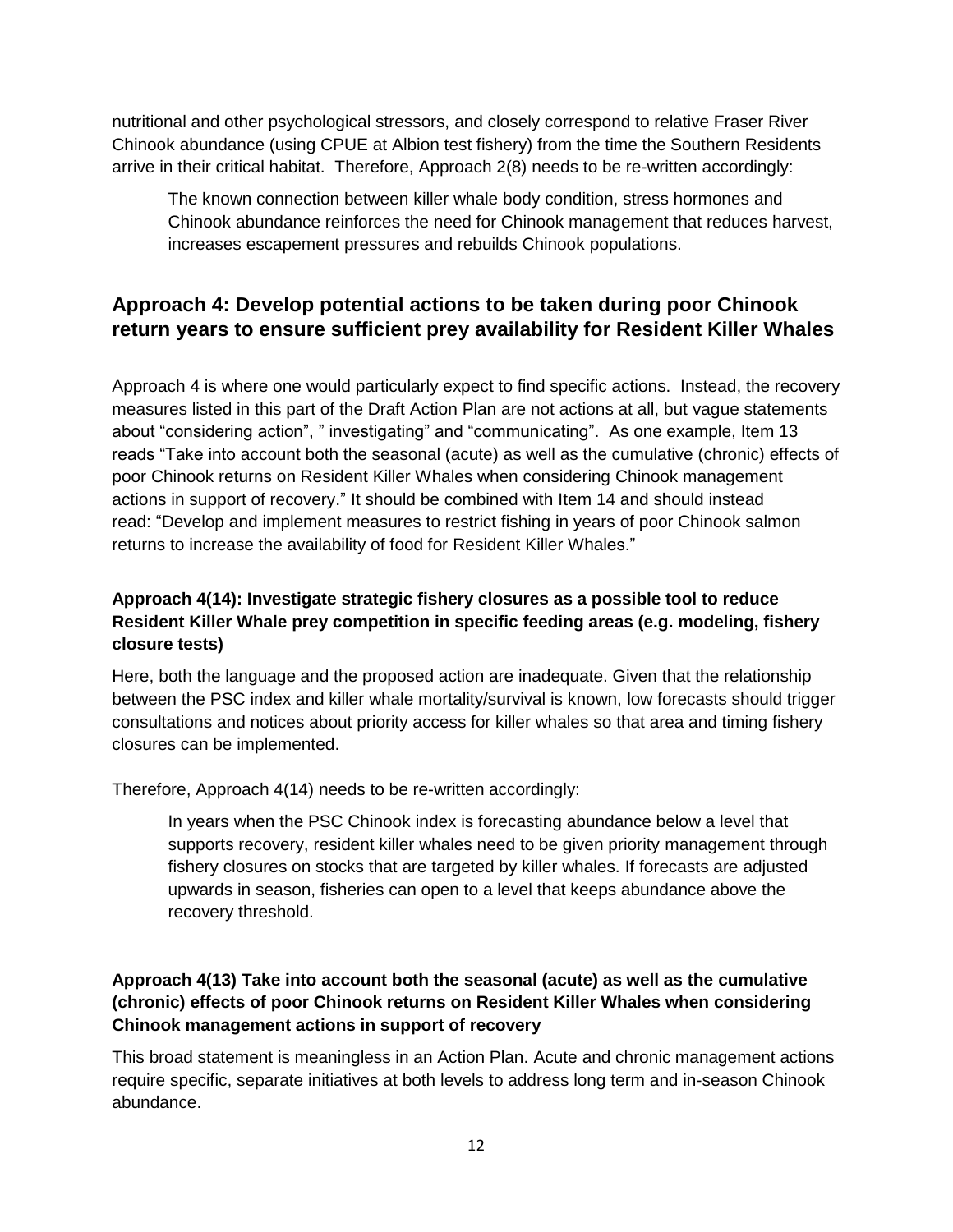Therefore, Approach 4(13) needs to be re-written accordingly:

4 (13A) Long-term rebuilding plans that reduce harvest in both terminal and marine fisheries in order to place more Chinook on spawning grounds need to implemented to rebuild Chinook populations to historic levels and throughout their historic range; and

4 (13B) Seasonal killer whale food supply requirements need to be informed and managed proactively coast-wide with information from the PSC and other indices of Chinook abundance.

#### **Approach 4(15) Analyze historical data to identify environmental correlates with Chinook abundance and Resident Killer Whale mortality trends**

Many environmental correlates that drive Chinook abundance are well known. More importantly, where impacts to Chinook abundance are a result of human activities, these activities need to be addressed through action.

Approach 4 (15) needs to be re-written accordingly.

l

Identify specific threats to Chinook survival including water extraction, other habitat impacts and disease and virus transfer from open net cage salmon farms that intersect Chinook migration routes.<sup>19</sup>

#### **Approach 5: Ensure that the populations and habitat of Resident Killer Whale prey species are adequately protected from anthropogenic factors such as exploitation and degradation including contamination**

Similarly, with respect to Approach 5, protection of Chinook salmon is obviously important in protecting prey availability for Resident Killer Whales. However, this section suffers from a similar vague commitment to action.

<sup>19</sup> See e.g. Cohen Commission Exhibit 1517; Dill, Lawrence. 2011. Tech. Rep. 5D: Impacts of salmon farms on Fraser River sockeye salmon. Prep. for the Cohen Commission; see Evidence of the Aquaculture Coalition submitted Aug 2011 Exhibit 1976; Also see Cohen Commissioned Reports 1A, 1B, and 5A on disease.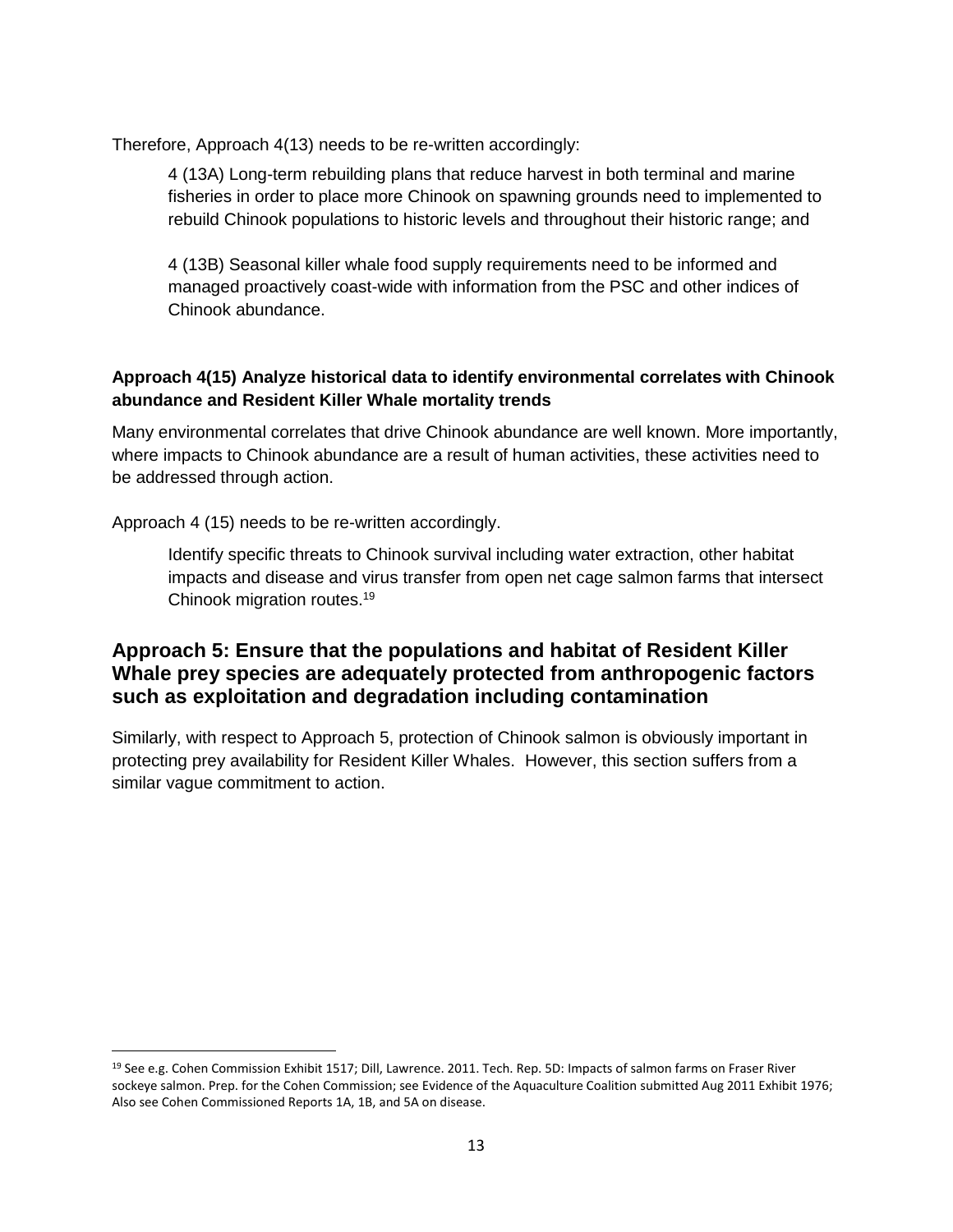# **C. Objective 2: Ensure that chemical and biological pollutants do not prevent the recovery of Resident Killer Whale populations**

As the Recovery Strategy makes clear, we know enough about the state of marine pollution as it affects Resident Killer Whales to begin to take action to address existing pollution and limit further pollution. For example, at page 16, the Recovery Strategy states:

There are numerous chemical and biological pollutants that may directly or indirectly impact Resident Killer Whales, ranging from persistent organic pollutants (POPs) to antibiotic resistant bacteria and exotic species. … [t]he effects of contaminants on other species such as pinnipeds are better understood, and in many cases can be generalized to killer whales, particularly because the physiological processes of mammals are similar across different species.

Ongoing research is both prudent and necessary, but as stated above it should not take the place of action to address, mitigate and prevent pollution itself.

### **Approach 1: Investigate the health and reproductive capacity of Resident Killer Whales using scientific studies on free-ranging and stranded individuals, as related to chemical and biological pollution**

From our review of the proposed items under Approach 1, it appears that many of the listed research activities have either already been completed or are already well underway. While we are not opposed to DFO scientists taking an opportunity to codify their existing research projects in the Resident Killer Whales' Action Plan, we request that the Action Plan be revised to indicate more clearly that much of this research has been underway for many years.

Likewise, to ensure greater clarity and accountability, we request that the Action Plan be revised to indicate - in parenthesis following every item – which agency or entity is doing the ongoing research and which agency or entity is contemplated to do future research activities.

We are concerned that, with the closure of DFO's marine contaminants research unit in Sidney, British Columbia, that DFO does not actually know who, if anybody, will conduct the research activities contemplated in the Draft Action Plan. Without greater specificity about who is contemplated to do what research, DFO effectively undermines its own ability and the ability of its various research partners to achieve any of these research goals.

It is also disheartening to see that, after over a decade of being listed under SARA*,* DFO proposes to take another five years to complete certain research, such as evaluating the type and level of risk of biological pollutants from agricultural runoff, sewage effluent, wildlife rehabilitation facilities and other sources.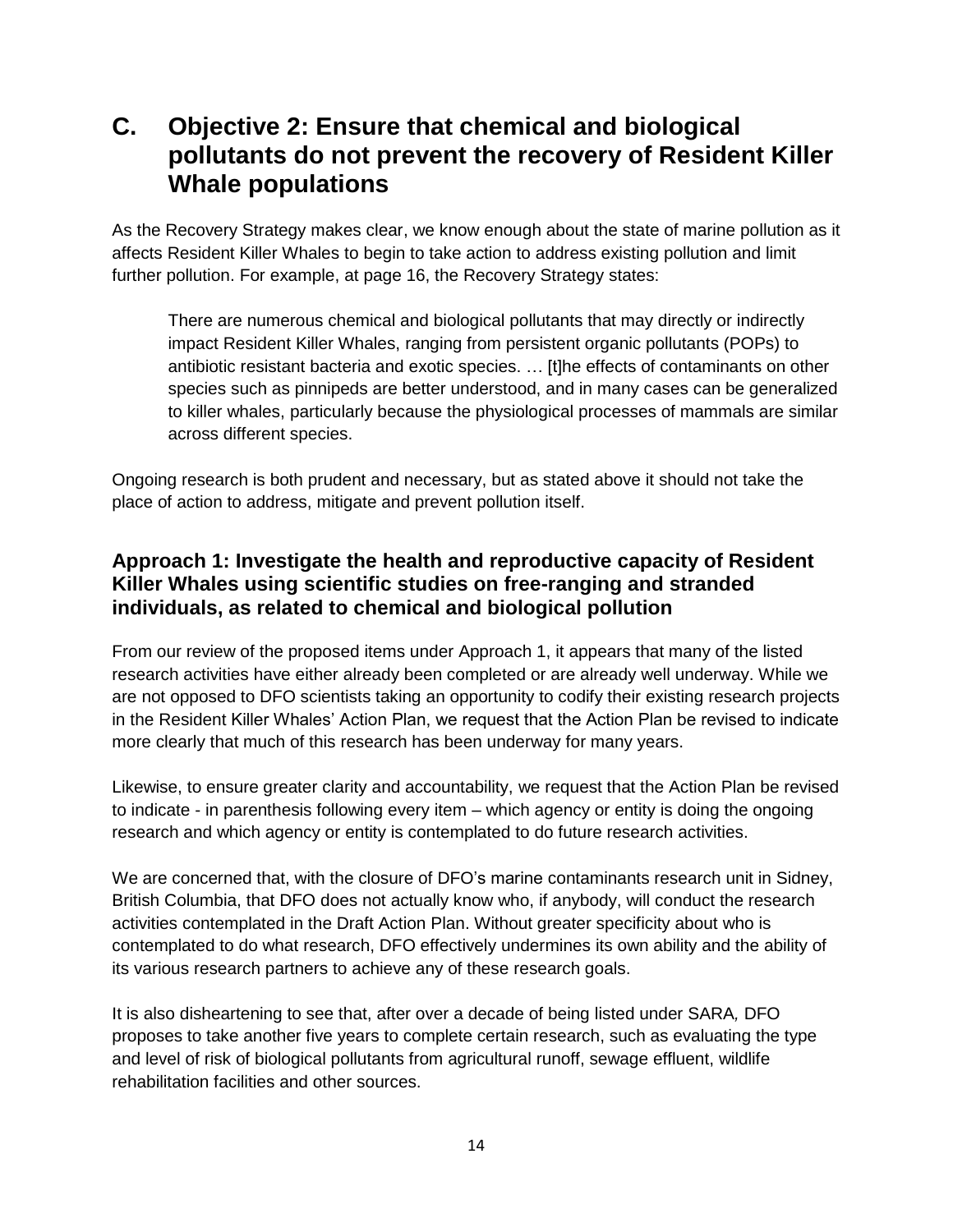## **Approach 2 Monitor the chemical and biological pollutant levels in Resident Killer Whales, their prey, and their habitat**

Here, we make the same general comments as set out elsewhere in this submission. Monitoring is important, but action to address the high pollutant levels in Resident Killer Whales is needed.

## **Approach 3: Identify and prioritize the sources of key chemical and biological pollutants affecting Resident Killer Whales and their habitat**

The full range of anthropogenic environmental contaminants to which killer whales and their prey are exposed, over time and in space, with special attention paid to the identification of sources and the resulting effects of environmental contaminants on Resident Killer Whales, their prey and their habitat, was identified as a knowledge gap in the Recovery Strategy (p. 17). We take no objection to this research being done – if, having recently terminated all of its Pacific research scientists who did work on marine contaminants, DFO actually has any capacity remaining to do this scientific research.

However, in articulating how it intends to implement Approach 3, the Draft Action Plan is wholly inadequate. Perhaps this is the inevitable result of the recent decimation of DFO's institutional capacity to do any scientific research in Pacific Region on contamination of marine mammals and their habitats. Specifically, the "actions" contemplated under Approach 3 speak to holding workshops, collating remediation efforts and various details on mercury. Item #40 does at least contemplate that DFO might contribute to reviews of new and existing chemicals. However, there is nothing as comprehensive and holistic as what is needed. Ideally, we would have a fairly complete list of current contaminants being deposited into Georgia Strait, in order to better plan to prevent, mitigate and remediate that contamination. The current steps envisioned are unlikely to contribute meaningfully to the desired outcome of Approach 3.

### **Approach 4: Reduce the introduction into the environment of pesticides and other chemicals that have the potential to adversely affect the health of Resident Killer Whales and/or their prey, through measures such as municipal, provincial, national and international agreements, education, regulation and enforcement**

Overall, the items proposed to implement Approach 4 are weak. DFO has proposed very few concrete measures that will ensure any specific outcomes. For example, Item #34 proposes to "*support* new, proposed, or existing bans on the use of pesticides for cosmetic purposes" (emphasis added). Instead, DFO should be proposing to "restrict the cosmetic use of pesticides that are harmful to Resident Killer Whales. Federal agencies have the power to regulate pesticides, including under the *Pest Control Products Act* and the *Canadian Environmental Protection Act.*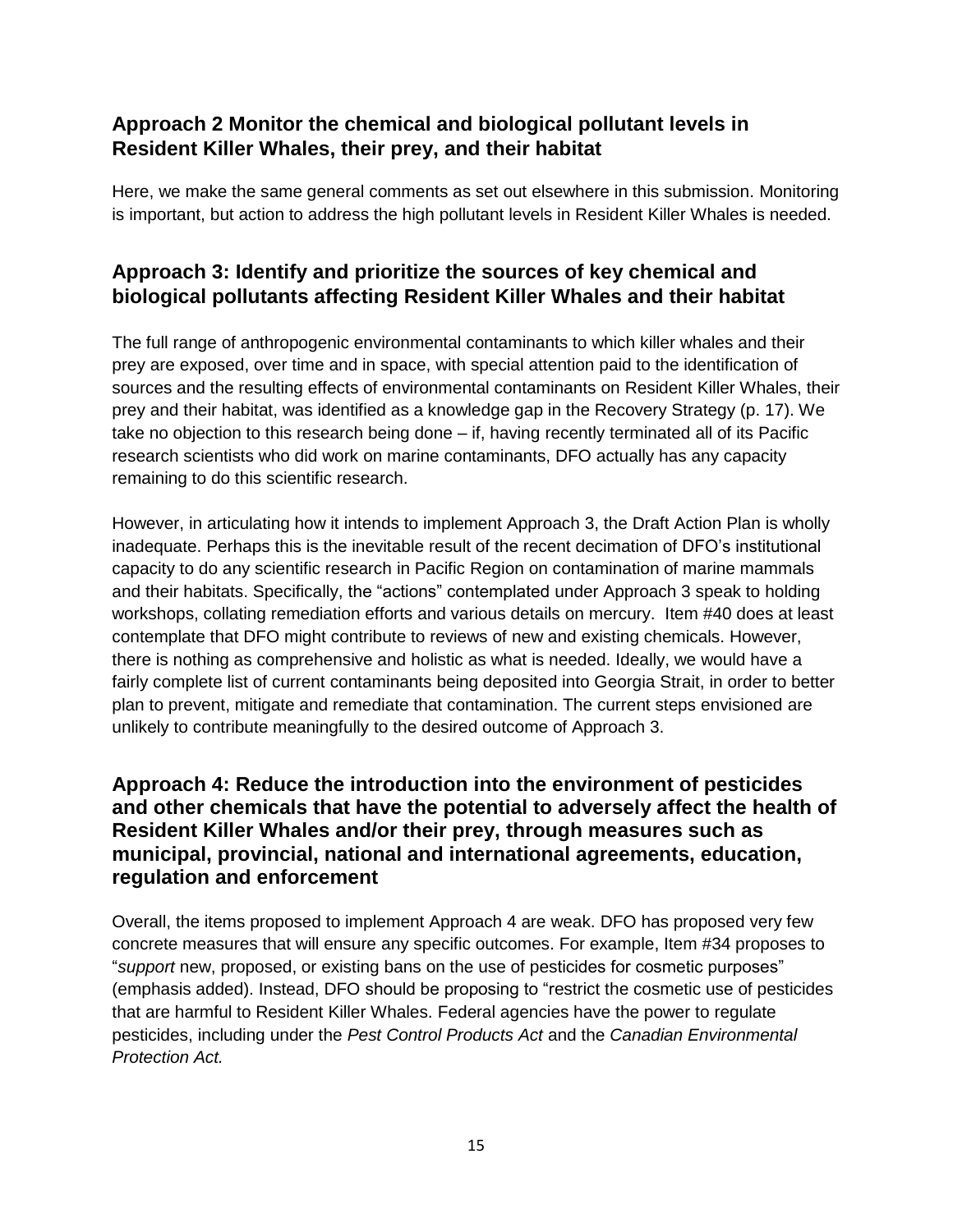That being said, there is a vast array of chemicals that are presently contaminating the bodies of Resident Killer Whales and their prey, that have the potential to adversely affect their health, and so the focus of the Draft Action Plan on the limited class of pesticides is unduly narrow.

## **Approaches 5: Mitigate the impacts of currently and historically used "legacy" pollutants in the environment**

### **Approach 6: Reduce the introduction of biological pollutants, including pathogens and exotic species, into the habitats of Resident Killer Whales and their prey**

Here we make the same comment as under Approach 4. The Draft Action Plan contemplates very few concrete actions that will ensure any specific outcomes on the ground. The contemplated "actions" are soft and weak, and will not ensure that chemical and biological pollutants do not prevent the recovery of Resident Killer Whale populations.

While it is acknowledged that DFO itself does not have *sole* jurisdiction to mitigate the impacts of current and historically used pollutants in the environment, DFO clearly has some authority. As only one example, DFO has the power to reduce the introduction of various pathogens that are being transferred into the marine environment by the salmon aquaculture industry in British Columbia. Moreover, DFO's powers to mitigate the impacts of chemical and biological pollutants are augmented by the powers of other federal agencies such as Environment Canada, Health Canada and the CFIA. The Draft Action Plan fails to acknowledge, or to propose actions based upon, the broad federal authorities to regulate and mitigate impacts of pollution.

## **Threats not addressed, mitigated or prevented in the Draft Action Plan**

There are several threats and proposed actions set out in the Recovery Strategy which are not reflected in the Draft Action Plan. As set out in s. 47, action plans must be prepared based on recovery strategies, yet in many respects this Draft Action Plan ignores the Recovery Strategy.

For example, at page 53, the Recovery Strategy acknowledges that DFO must "[i]dentify and prioritize key sources of chemical and biological pollutants". While the Draft Action Plan proposes some research aimed at "Evaluating the type and level of risk of biological pollutants from agricultural runoff, sewage effluent, wildlife rehabilitation facilities and other sources," it is not clear whether or how this research is for the purpose of identifying and prioritizing the key sources of pollutants.

Furthermore, at pages 49 to 50, the Recovery Strategy states that recovery of the Resident Killer Whales requires mitigation of impacts of currently used pollutants. The Draft Action Plan makes no mention of this at all. It does refer to mitigating discharge of 'biological pollutants'. By implication, the Draft Action Plan's silence on any similar mitigation of chemical pollutants indicates that DFO contemplates no action to mitigate the impacts of chemicals currently in use.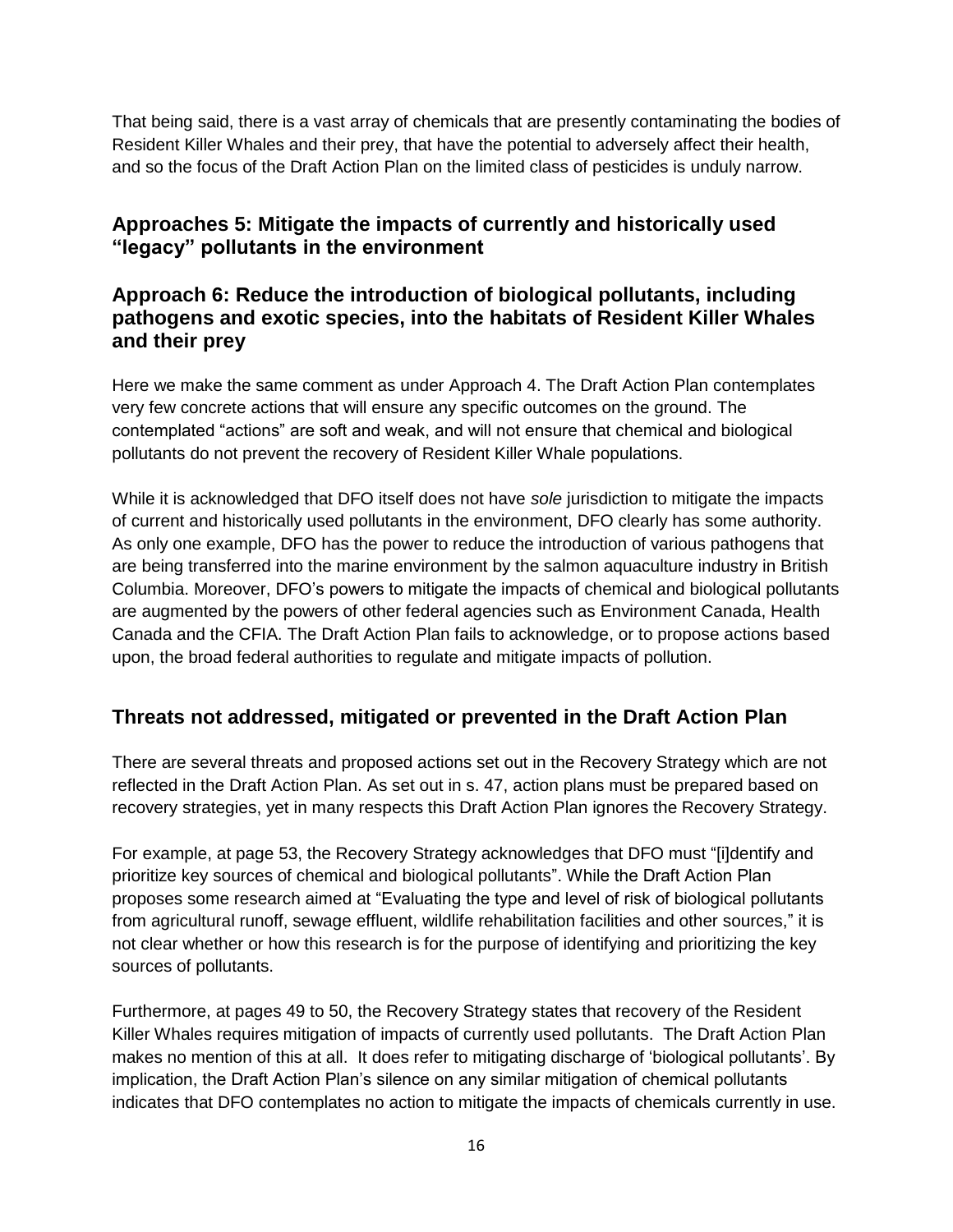The Recovery Strategy states, at page 22, that:

Shipping also represents a risk to the ecological integrity of coastal regions. Both intentional and unintentional discharge of chemicals and biological waste are added sources of pollution in all coastal areas, but particularly in high traffic zones.

Of significant concern to our organizations, the Draft Action Plan makes no mention of the impacts of shipping at all, including within the contaminants section. Item #55 simply contemplates that DFO will "[r]esearch the effects of other vessel-based impacts (e.g., fish finders, exhaust noise, disposal of waste and bilge water)".

The risks of pollution posed by shipping, particularly in high traffic zones, must receive separate treatment in the Action Plan. In particular, we recommend that DFO commit in the Action Plan to developing and implementing a mitigation plan to reduce current impacts to the Resident Killer Whales from shipping pollution, in coordination with other federal and international agencies. The Action Plan should state that the mitigation plan will address and implement a reduction in direct discharges into Georgia Strait, and will address and implement preventative measures to protect Resident Killer Whales from the risks of oil spills.

On this point, despite that the Recovery Strategy acknowledges the threats posed to Resident Killer Whales and their critical habitat by oil spills, there is no mention of any concrete action to address oil spills or other fossil fuel spills in the Draft Action Plan. The closest reference is at Item #35, which is a weak commitment to promoting the nebulous concept of best practices. However, tangible action is needed to ensure Resident Killer Whales are protected from oil spills. The lack of any measures to address this threat is a major failing of the Draft Action Plan.

Finally, at page 54, the Recovery Strategy states that:

As well, initiatives such as Environment Canada's Georgia Basin Action Plan, DFO's Wild Salmon Policy and Parks Canada's Southern Strait of Georgia National Marine Conservation Area proposal and numerous Provincial Parks, including the Robson Bight-Michael Bigg Ecological Reserve established specifically to protect northern resident killer whales and their habitat will help to effect recovery by protection of at least a portion of resident killer whale habitat and their prey.<sup>20</sup>

To our disappointment, there is no mention in the Draft Action Plan of marine protected areas, or of these or other marine planning or ecosystem-based planning efforts. Marine planning is an important tool to help mitigate threats to Resident Killer Whales, including pollution threats particularly related to shipping and recreational whale-watching. The Action Plan should commit Canada to these initiatives insofar as they benefit the Resident Killer Whales. In particular, finalizing the marine portion of the Southern Strait of Georgia National Marine Conservation Area would be a powerful tool to enable other marine planning actions (such as killer whale refuges) that would help ensure recovery of the Southern Residents.

l  $20$  The Georgia Basin Action Plan no longer exists, the Wild Salmon Policy is not being implemented as intended, and the National Marine Conservation Area is far from a reality - making marine planning all the more critical.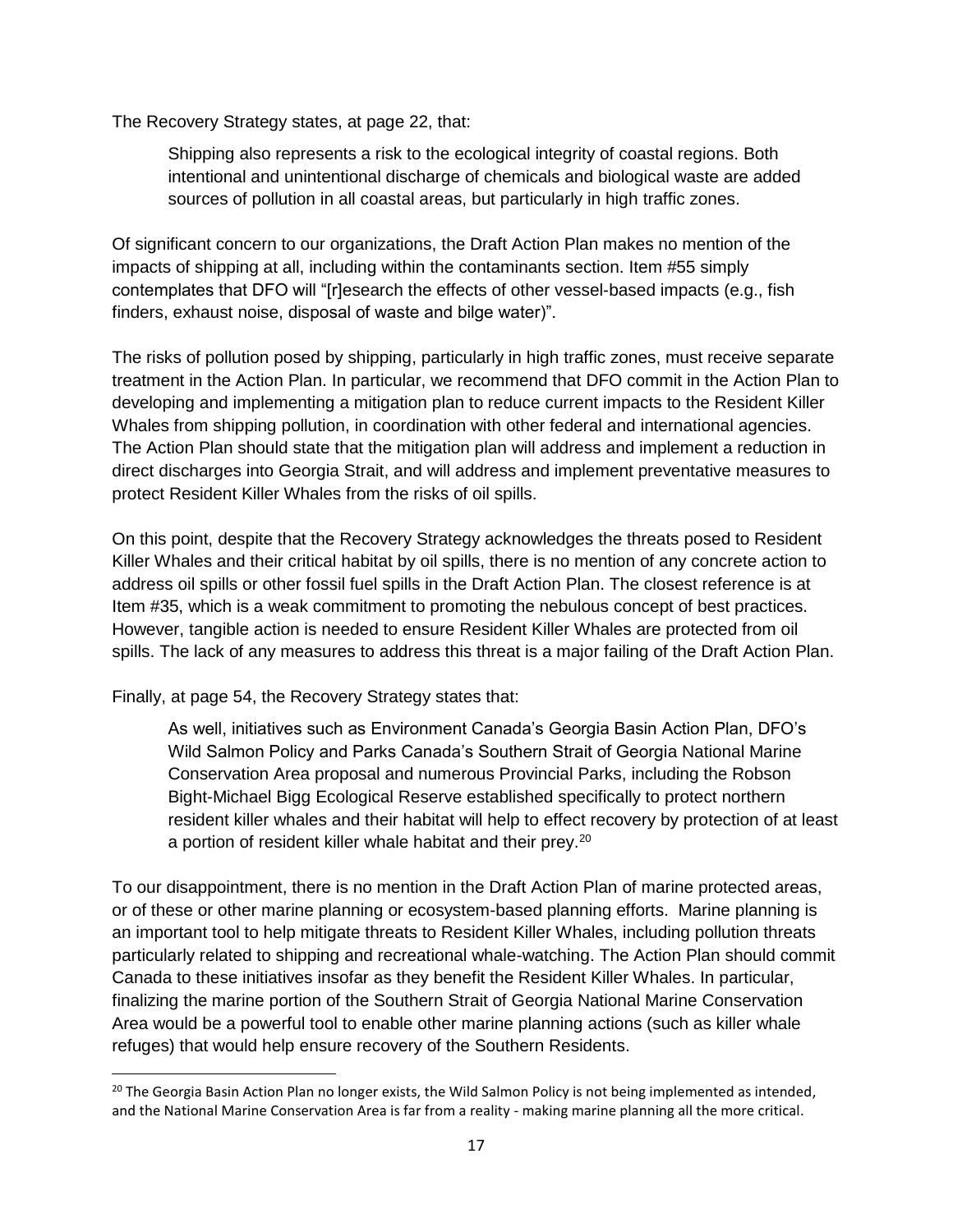## **D. Objective 3: Ensure that disturbance from human activities does not prevent the recovery of Resident Killer Whales**

The Southern Residents live in much more populated area and therefore face many more impacts from anthropogenic disturbance than do the Northern Residents. The Southern Residents' critical habitat is within an area of high vessel traffic.<sup>21</sup> Southern Residents are, on average, followed by almost double the amount of whale watching boats than the Northern Residents,<sup>22</sup> and are within 400m of a vessel most of the time during daylight hours from May to September.<sup>23</sup> Southern Resident Killer Whales may be especially vulnerable to the threat from active sonar from military testing given that they spend significant time off the coast of the Washington naval exercise area.<sup>24</sup> Further, a significant increase in vessel traffic from a number of industrial projects is envisioned in this region in the very near future. Thus, immediate action to address the threat posed to Southern Residents by disturbance is needed.

#### **Approach 1: Determine baseline natural and anthropogenic noise profiles and monitor sources and changes in the exposure of resident killer whales to underwater noise**

As stated above, while research is important, it should not be the focus to the exclusion of action.

Under Approach 1, Items #43-50 identify acoustic research and noise monitoring as a high priority to be undertaken with DFO and others in the next 2-10 years. Yet much research already exists on the effects on Resident Killer Whales of noise, and noise has been shown to affect call amplitude, source levels, and call duration. <sup>25</sup> DFO has already been collecting such baseline data in the Southern Residents' habitats for a number of years now. It has also been

 $\overline{\phantom{a}}$ 

<sup>&</sup>lt;sup>21</sup> Living Oceans Society. 2011. Shipping on the British Columbia Coast. Current Status, Projected Trends, Potential Casualties, and Our Ability to Respond: A Briefing Report. Sointula, BC: Living Oceans Society

<sup>&</sup>lt;sup>22</sup> Cetus Research and Conservation Society, unpublished data

<sup>&</sup>lt;sup>23</sup> Lusseau, D., D.E. Bain, R. Williams and J.C. Smith. 2009. Vessel traffic disrupts the foraging behaviour of southern resident killer whales *Orcinus orca*. Endangered Species Research 6:211-221

<sup>24</sup> Fisheries and Oceans Canada. 2011. Recovery Strategy for the Northern and Southern Resident Killer Whales *(Orcinus orca)* in Canada. *Species at Risk Act* Recovery Strategy Series. Fisheries and Oceans Canada, Ottawa. ix + 81pp at p 30.

<sup>25</sup> Holt, M.M., D.P. Noren, V. Veirs, C.K. Emmons and S. Veirs. 2009. Speaking up: killer whales *(Orcinus orca)* increase their call amplitude in response to vessel noise. Journal of the Acoustical Society of America 125(1): DOI: 10.1121/1.3040028; Holt, M.M., D.P. Noren and C.K. Emmons. 2011. Effects of noise levels and call types on the source levels of killer whale calls. Journal of the Acoustical Society of America 130(5):3100-3106; Foote, A.D., R.W. Osborne and A.R. Hoelzel. 2004. Whale call response to masking boat noise. Nature 428:910.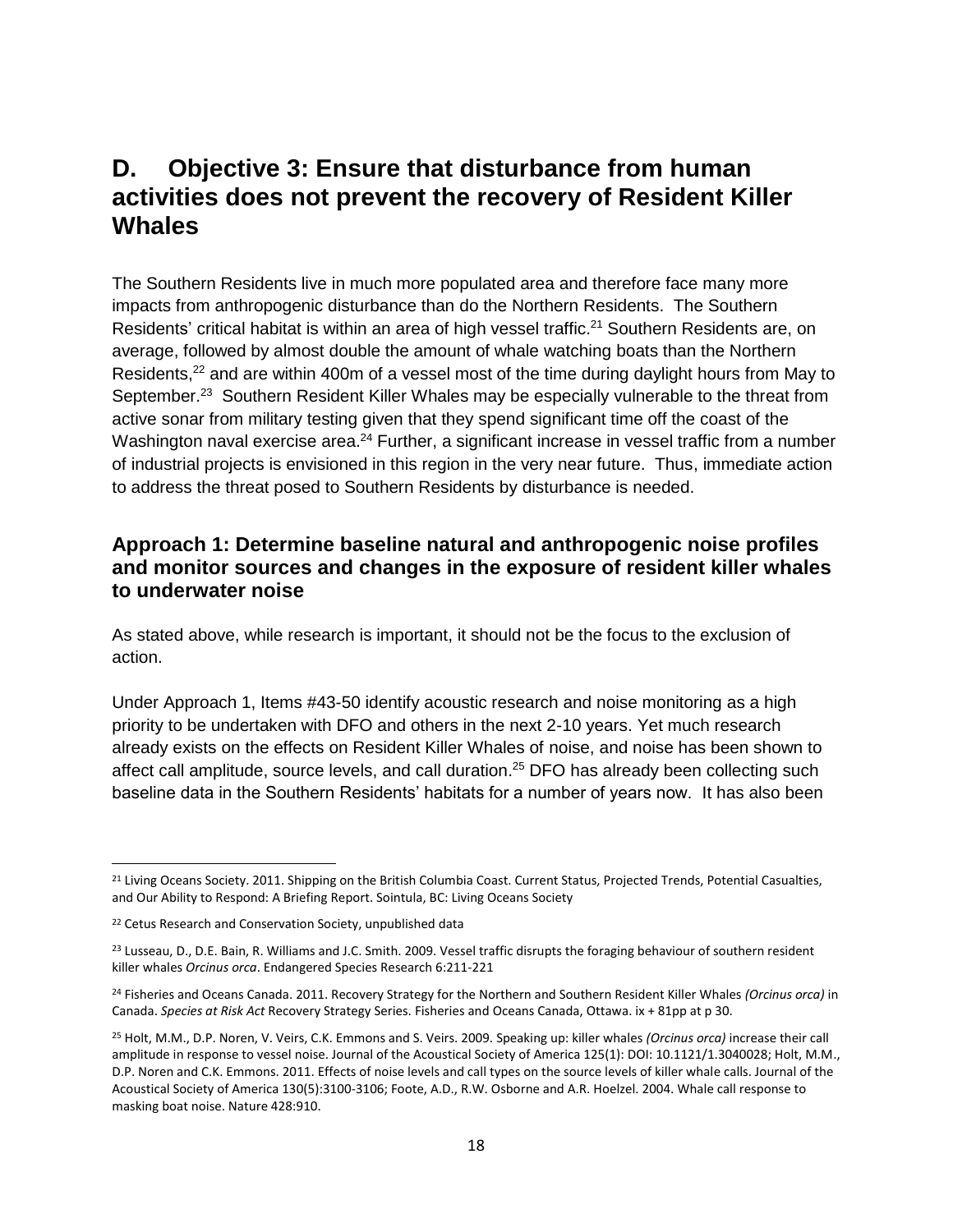predicted that temporary and permanent hearing loss thresholds are being exceeded by the amount of noise from constant boat traffic. 26

Although complete noise profiles for the entirety of the Resident Killer Whale's habitat areas may not be available, a plethora of information exists regarding the noise they are encountering. Many hydrophone arrays are in place recording them on a daily basis, especially for the Southern Residents.

Finally, DFO's desire to create a baseline for anthropogenic noise profiles over the next ten years ignores the reality that the shipping vessel traffic in this area is poised to increase dramatically in the immediate future.

Accelerating the baseline research to ensure we have a solid foundation for considering any increase in acoustic noise in these areas, in combination with actual measures to regulate noise pollution, are necessary to strengthen the steps contemplated under Approach 1.

## **Approach 2: Determine the short and long-term effects of chronic and immediate forms of disturbance, including vessels and noise, on the physiology, foraging, and social behaviour of resident killer whales**

Under Approach 2, Items #52-57 propose various research projects into the impacts of vessel and noise disturbances on the behaviour, communication, and overall health of killer whale populations. DFO ranks this research as medium to high priority. Yet the Draft Action Plan indicates that this research will be undertaken by mainly 'other', unidentified agencies on a primarily unknown timeline.

Resident Killer Whale behaviour during vessel interactions has already been widely documented and includes avoidance tactics,<sup>27</sup> disruption of foraging behaviour and therefore energy acquisition,<sup>28</sup> differences in surface active behaviours and time spent traveling.<sup>29</sup> Moreover, recent research has indicated that Southern Resident Killer Whales are being exposed to concentrations of air pollutions from vessel exhaust that on average are high

 $\overline{\phantom{a}}$ 

<sup>26</sup> Erbe, C. 2002. Underwater noise of whale-watching boats and potential effects on killer whales *(Orcinus orca)*, based on an acoustic impact model. Marine Mammal Science 18(2):394-418

<sup>27</sup> Williams, R., A.W. Trites, and D.E. Bain. 2002. Behavioural responses of killer whales *(Orcinus orca)* to whale-watching boats: opportunistic observations and experimental approaches. Journal of Zoological Society of London 256:255-270; Williams, R.W. and E. Ashe. 2007. Killer whale evasive tactics vary with boat number. Journal of Zoology 272:390-397.

<sup>28</sup> Lusseau et al. 2009; *supra;* Williams, R.W., D. Lusseau and P.S. Hammond. 2006. Estimating relative energetic costs of human disturbance to killer whales *(Orcinus orca).* Biological Conservation 133:301-311.

<sup>&</sup>lt;sup>29</sup> Williams, R., D.E. Bain, J.C. Smith and D. Lusseau. 2009. Effects of vessels on the behaviour patterns of individual southern resident killer whales *Orcinus orca.* Endangered Species Research 6:199-209; Noren, D.P., A.H. Johnson, D. Rehder and A. Larson. 2009. Close approaches by vessels elicit surface active behaviours by southern resident killer whales. Endangered Species Research 8:179-192.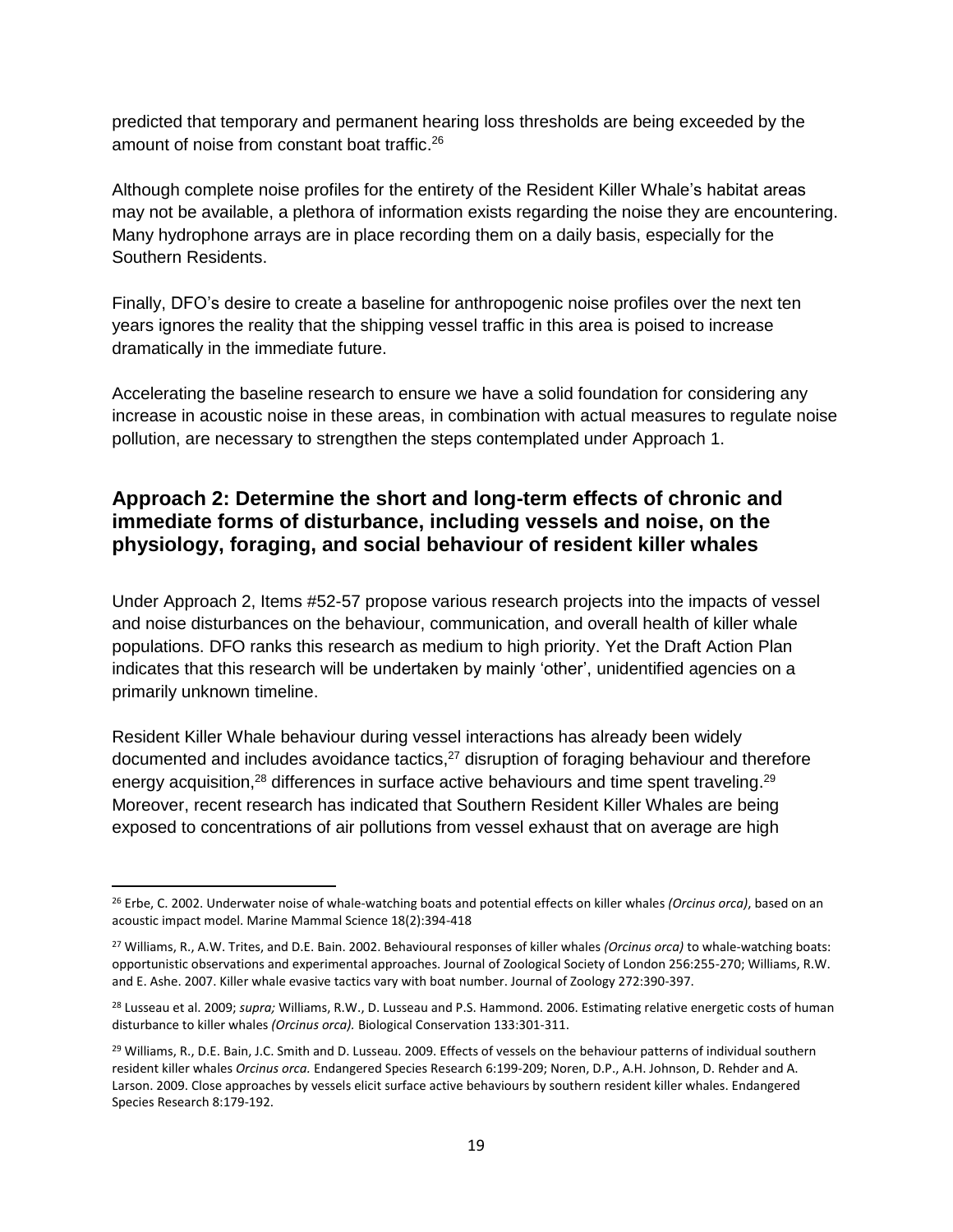enough to cause serious adverse health effects.<sup>30</sup> Furthermore, scientists recently determined a method for distinguishing the impacts of inadequate prey and vessel traffic on killer whales and suggest that recovery of strategic salmon populations is important to effective recovery.<sup>31</sup>

DFO's proposed research in its Draft Action Plan is interesting, may be appropriate, and may increase our overall wealth of knowledge. However, these research activities, in and of themselves, are not actions or measures that will ensure disturbance does not prevent the recovery of the Resident Killer Whales.

#### **Approach 3: Develop and implement regulations, guidelines, sanctuaries, and other measures to reduce or eliminate physical and acoustic disturbance of resident killer whales**

There is a significant gap between this laudable recovery objective in Approach 3, and the activities described in the various items proposed to implement it. When one reviews the proposed measures described, is very little about any regulations, guidelines or sanctuaries. .

Regarding Item 58, which prescribes an "investigation of the methods and implementation of mitigating the risk of disturbance," this is on the right track. However, this needs to be re-written to require more than merely investigation of how to implement mitigation of disturbance. DFO needs to commit to concrete measures that mitigate the risk of disturbance.

Specifically, in the case of the Southern Residents, important foraging areas should be designated as motor boat exclusion zones, similar to the Lime Kiln State Park. Protecting foraging areas will confer a great conservation benefit to the endangered population.<sup>32</sup> For example, Haro Strait has been identified as a key area, used frequently by all three pods of Southern Residents and it has been suggested that focusing use restrictions within this area would be effective.<sup>33</sup>

Item 59 currently states that DFO will "[e]nsure that projects and developments that may impact Resident Killer Whales are identified during the project review process." This wording is vague and inadequate. DFO is already obliged to identify proposed projects that may impact Resident Killer Whales (and, in addition, is obliged to identify proposed projects that may impact their critical habitat) pursuant to s. 79 of SARA*.* Section 79 further requires DFO not only to identify such projects, but more importantly, to identify the adverse effects of the project on the Resident

 $\overline{a}$ 

<sup>30</sup> Lachmuth, C.L., L.G. Barrett-Lennard, D.Q. Steyn and W.K. Milsom. 2011. Estimation of southern resident killer whale exposure to exhaust emissions from whale-watching vessels and potential adverse health effects and toxicity thresholds. Marine Pollution Bulletin 62:792-805.

<sup>31</sup> Ayres et al. (2012), *supra.*

<sup>32</sup> Williams et al. (2006), *supra.*

<sup>33</sup> Hauser, D.D.W., M.G. Logsdon, E.E. Holmes, G.R. VanBlaricom and R.W. Osborne. 2007. Summer distribution patterns of resident killer whales *Orcinus orca*: core areas and spatial segregation of social groups. Marine Ecology Progress Series 351:301- 310.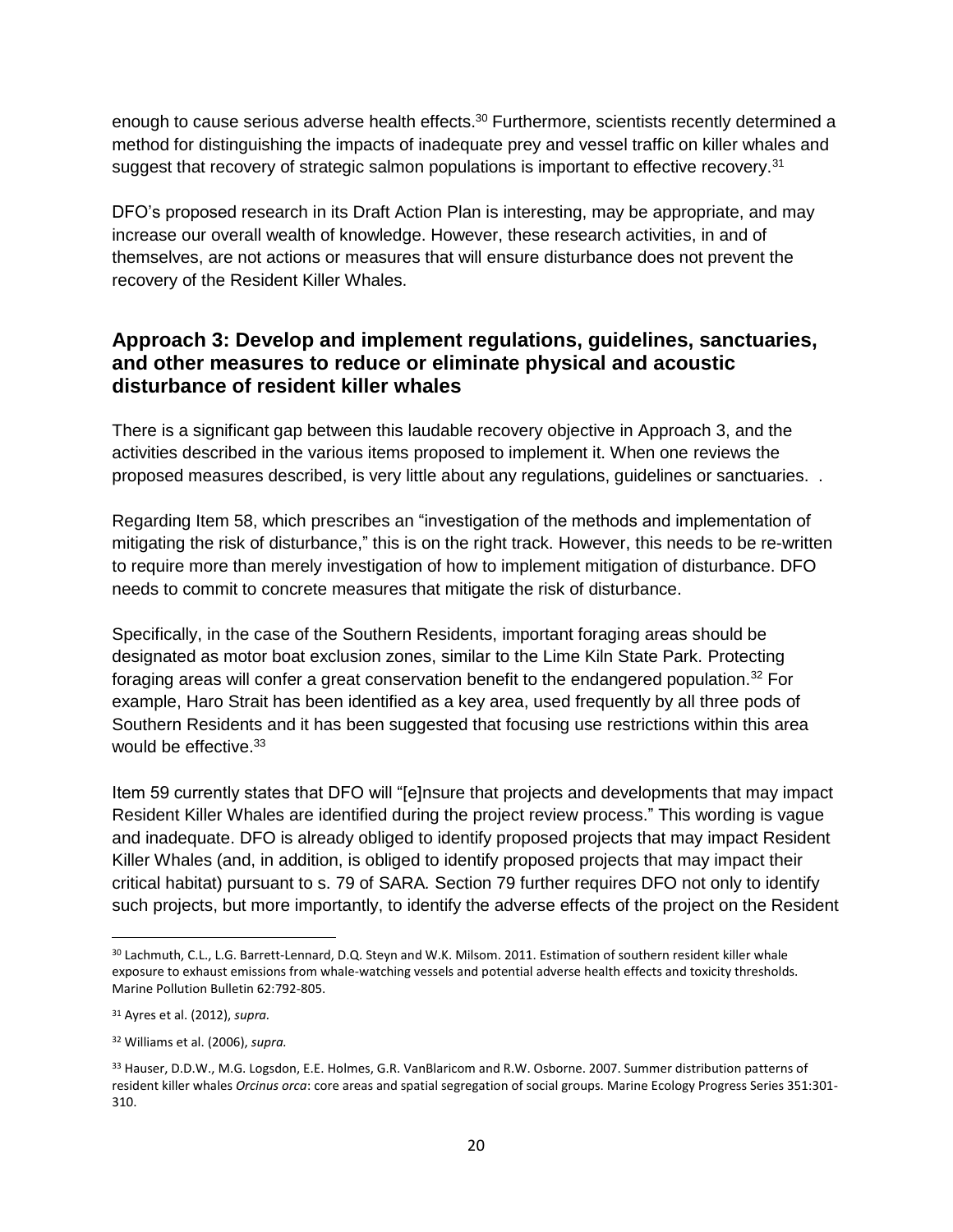Killer Whales and their critical habitat and, if the project is carried out, to ensure that measures are taken to avoid or lessen those effects and to monitor them. DFO's apparent narrowing of its extant legal duty, at Item 59, or its unawareness of its greater legal duties, is of concern to us. In revisions to its Draft Action Plan, DFO should identify specifically examples of the types of measures that it will ensure are taken to avoid or lessen effects of industrial development.

Item 60 is an important proposed measure, which provides that DFO will "[c]onsider areaspecific boating regimes (speed restrictions, restricted whale watching hours) to reduce acoustic impact as well as risk of collision." However, to simply consider or think about doing something is not in and of itself an action. The word "consider" must be revised to "implement".

Item 68, which commits DFO to "[e]valuate and revise whale watching guidelines," is listed as a medium level, ongoing action. However, numerous scientists have already evaluated and made recommendations on the actions needed to mitigate disturbances by whale watching vessels. DFO should revise its Draft Action Plan to commit to implementation of these actions. These actions include, but are not limited to: having a maximum number of boats allowed within the 400m zone to prevent long-term hearing damage, decrease behavioural disturbances, and decrease exposure to toxic vapours; $34$  increasing the 100m no-go zone to decrease behavioural disturbances;<sup>35</sup> and limiting viewing periods to give the whales a break from noise, disturbance and toxic vapours.<sup>36</sup> Vessel disturbance is a clearly demonstrated and urgent threat, and a precautionary approach demands that the Southern Residents should have such recovery measures put in place immediately.

Items 61-67 are all proposed measures that regarding public education and enforcement of marine mammal regulations. Public education is important as is enforcement of existing rules. However, as of yet, there remain no specific, enforceable noise levels or limits that DFO can enforce. DFO should commit in the Action Plan to prescribing specific limits, after considering similar noise limits that have been prescribed in Europe and the best available science.

## **Threats and actions not addressed in the Draft Recovery Plan**

Certain disturbances identified in the Recovery Strategy as a threat to the recovery of the Resident Killer Whales or to their critical habitat, or both, are not addressed in the Draft Action Plan. These include acoustic disturbances from the use of sonar and seismic surveys, among other identified sources of acoustic disturbance.

At pages 29 to 30, the Recovery Strategy states that:

Given that the US Navy engages in joint operations with the Canadian military in both the Strait of Georgia and off the west coast of Vancouver Island, and that both northern

l <sup>34</sup> Erbe 2002, *supra;* Williams et al. 2009, *supra*; Lachmuth et al. 2011, *supra.*

<sup>35</sup> Noren et al. 2009, *supra.*

<sup>36</sup> Lachmuth et al. 2011. *supra*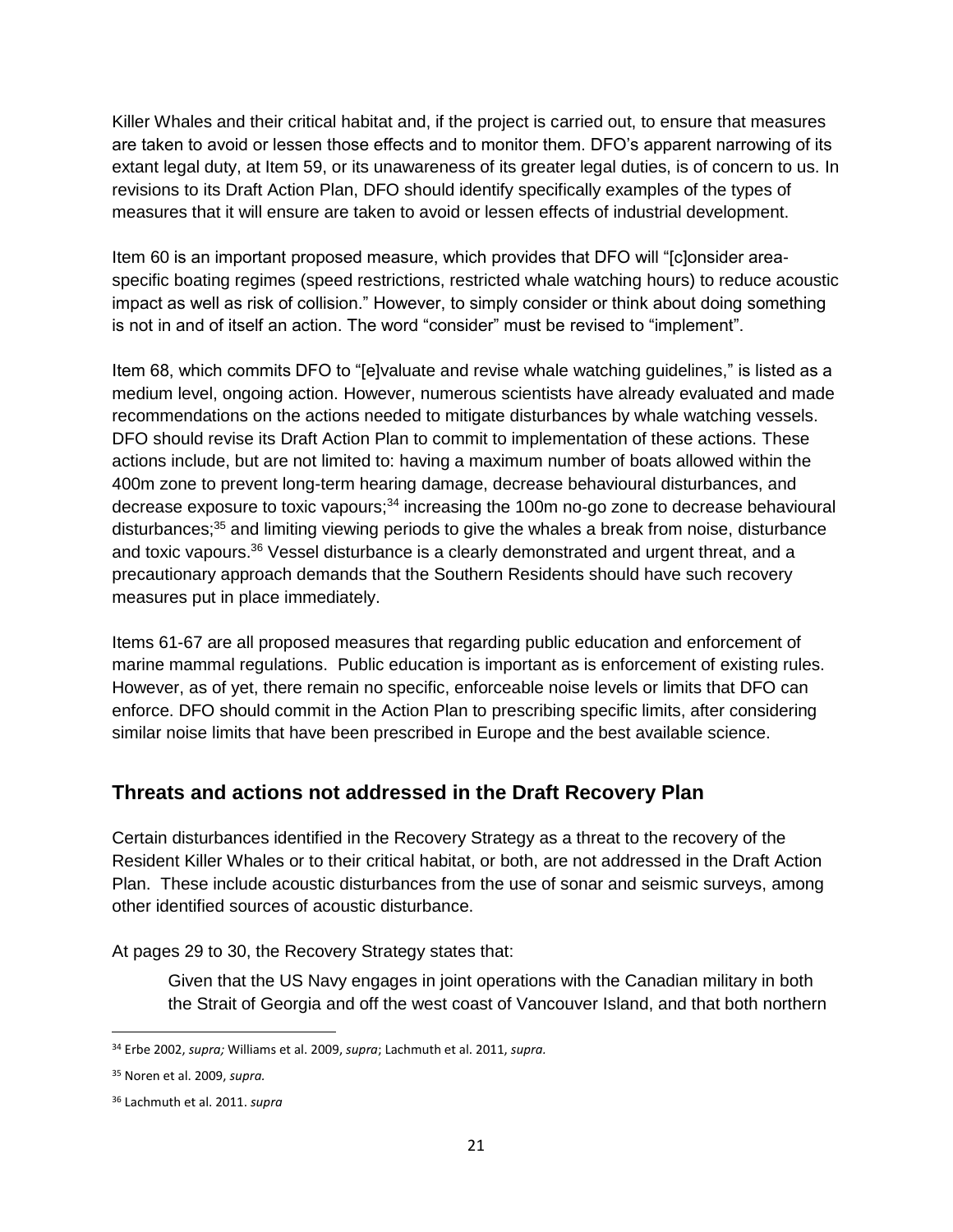and southern resident whales travel in US waters, the threat that active sonar may pose must be considered and precautionary measures should be considered by both navies.

The Draft Action Plan does not even contain the word "sonar".

At pages 31 to 32, the Recovery Strategy further states that:

The question of whether killer whales could sustain swimming the long distance necessary to avoid these sound sources needs to be addressed.

...

[a]irguns may be capable of damaging cetacean ears if the whales cannot avoid the sound source. Since killer whales are known to be exquisitely dependent on sound for orientation, navigation, locating and catching food, communication, and social interactions, the consequences of severe hearing loss could be fatal.

Despite this and other references in the Recovery Strategy, the Draft Action Plan does not include any measures that address threats posed by seismic surveys.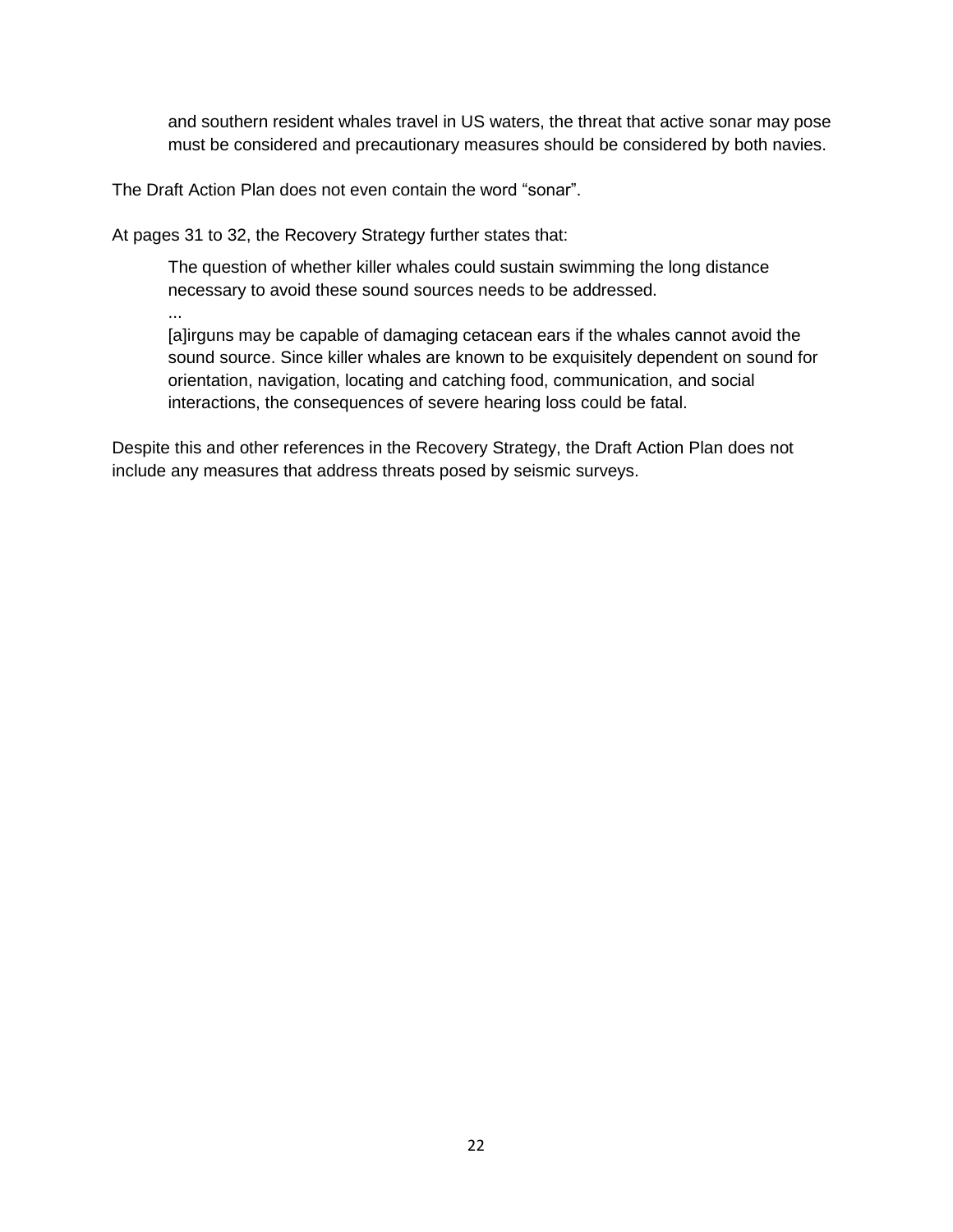# **E. Objective 4: Protect critical habitat for Resident Killer Whales and identify additional areas for critical habitat designation and protection**

Our submissions on how DFO proposes to achieve this important objective are relatively brief. The protection of critical habitat should be achieved through three key statutory mechanisms:

1) the rigorous enforcement of the Critical Habitat Protection Order; and, importantly,

2) the measures to be taken to protect the species' critical habitat and the measures to

be taken to implement the recovery strategy [ss. 49(1)(b) and (d)]

Many of the threats to the Resident Killer Whales' habitat, including to their critical habitat, have already been identified in the Recovery Strategy, under ss. 41(1)(b) and (c) of SARA*.* Yet many of those threats are not mentioned in the Draft Action Plan. For example, the acoustic threats posed to the killer whales and their critical habitat by seismic and sonar activities, and the acoustic and contamination threats posed both to the killer whales and their critical habitat by shipping and tanker traffic, go unmentioned under Objective 4 or the Draft Action Plan generally.

The Draft Action Plan fails to satisfy the duties, under s. 49(1)(b) and (d) of SARA, to identify the measures to be taken to protect the species' critical habitat from these threats, or to implement the Recovery Strategy including those measures that address these threats to the species.

## **Additional critical habitat must be identified in the Action Plan**

At page 21, the Draft Action Plan states that "[t]here are likely other areas that are necessary for survival or recovery of Killer Whales, but these have not yet been studied in sufficient detail to be identified with confidence."

However, this is incorrect – both as a matter of fact and of law. To the contrary, DFO is currently able to identify additional critical habitat areas with the legally requisite level of confidence.

Factually, when it was finalized six years ago, DFO's Recovery Strategy acknowledged, at page 39, that further research was already underway to identify additional critical habitat areas for northern residents. As of 2008, DFO had no difficulty identifying candidate critical habitat areas:

**Analyses of existing data on coast-wide occurrence patterns of northern resident killer whales outside the designated areas are currently underway, which will identify additional candidate areas for consideration as critical habitat (Ford 2006). These areas might include portions of Dixon Entrance, Caamano Sound**, **Whale Channel, and the channels surrounding King Island on the central BC mainland coast**. Northern resident whales frequent all these locations in at least some years, especially during May to early July (Nichol and Shackleton 1996, unpublished data CRP-DFO). **Several rubbing beaches have also been identified in other locations on northern Vancouver Island and the mainland coast,** and might also warrant protection as critical habitats because of the importance of this behavioural tradition to the cultural diversity of resident populations [page 39] (emphasis added)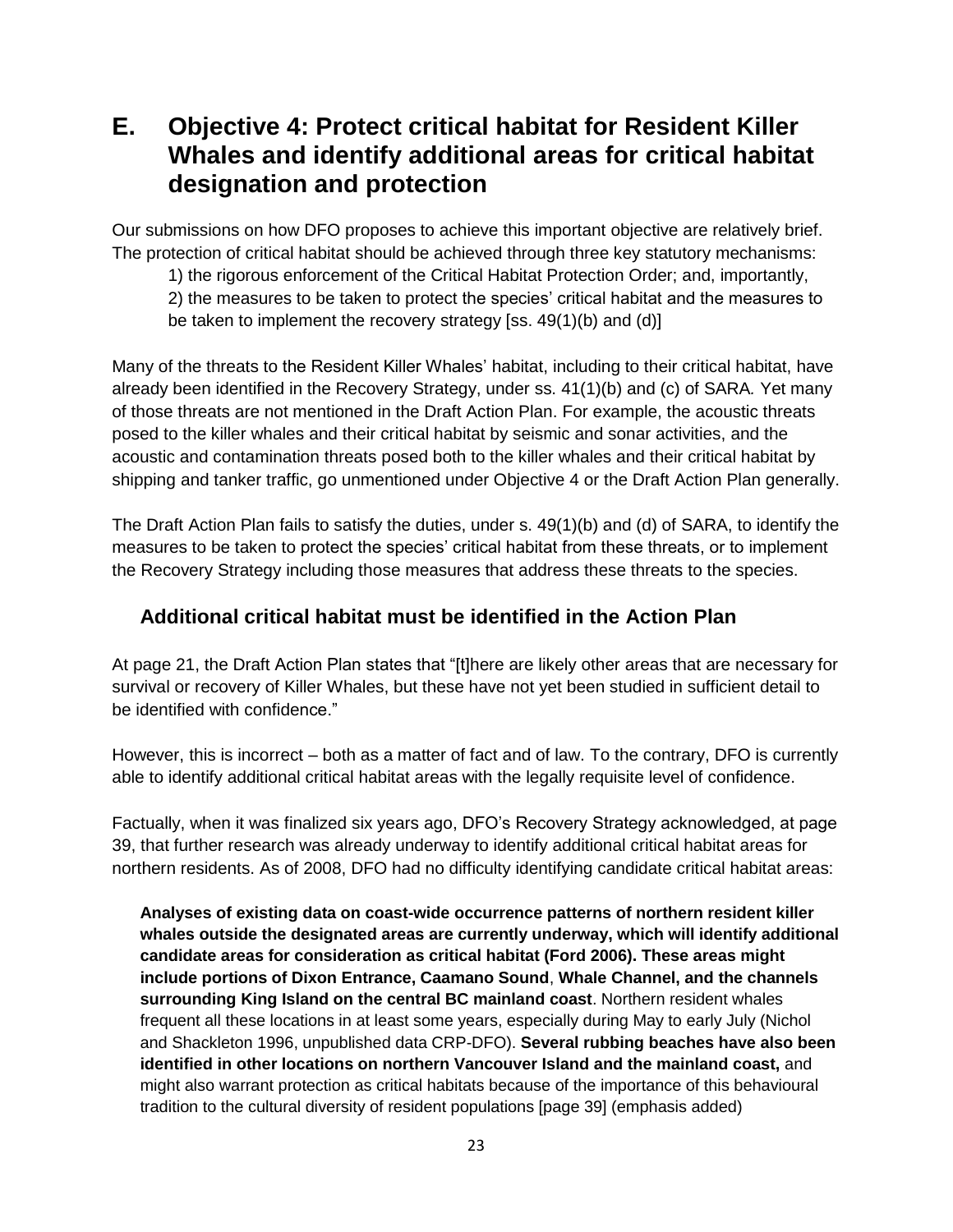We are gravely concerned that the Draft Action Plan does not identify, in particular, Dixon Entrance, Caamano Sound, Whale Channel and the channels surrounding King Island as critical habitat.

Of concern, it appears that DFO is once again implementing SARA in a manner that facilitates industrial development. Caamano Sound and Dixon Entrance are in the Enbridge Northern Gateway Pipeline's tanker route. As indicated in the Recovery Strategy, tanker traffic is a threat to the Resident Killer Whales. By not identifying these areas as critical habitat, despite that their identification is scientifically defensible and appropriate, DFO exposes the Northern Resident Killer Whales to harmful threats. This critical habitat must be identified now.

Furthermore, the Northern Resident Killer Whales' rubbing beaches are clearly critical habitat. DFO knows where these beaches are, it knows that the Northern residents regularly use them, and it knows that this behaviour is important to the Northern residents. DFO researchers have acknowledged this in public meetings, and it has been reported by the media.<sup>37</sup> There is no scientifically valid reason to deny these rubbing beaches protection as critical habitat.

Moreover, as emphasized in our comments on the Proposed Recovery Strategy in June 2007,<sup>38</sup> we encourage DFO to identify as critical habitat certain spawning habitat of key Chinook stocks. This is consistent with the definition of habitat for aquatic species in s. 2 of SARA*,* which includes areas on which a species depends directly *or indirectly* in order to carry out its life processes. Resident Killer Whales depend indirectly on certain Chinook spawning streams, which are a necessary precondition to Chinook prey availability, a critical habitat component.

Importantly, quite apart from what the Recovery Strategy states on its face, we have information from its drafters. As one example, its drafters have confirmed at various times over the last six years, including right after the Recovery Strategy was finalized in 2008, that many members of the Recovery Team who prepared the Recovery Strategy wished to identify additional critical habitat areas for the Northern Resident Killer Whales. However, DFO bureaucrats were unwilling to endorse the identification of additional critical habitat, advising the Team that there would be another opportunity in the Action Plan to identify additional critical habitat. Based on this, the Recovery Team decided that it was more important to finalize a Recovery Strategy that identified *some* critical habitat than have that strategy be further unlawfully delayed by seeking to have it identify all scientifically defensible critical habitat areas.

Since 2006, when Dr. Ford's published work confirmed that it was possible to identify additional, scientifically-defensible critical habitat but DFO bureaucrats were unsupportive, DFO scientists and others have done many years of research. To claim "more research is needed" now is, in our view, not defensible. It has always been possible to identify additional critical habitat.

 $\overline{\phantom{a}}$ 

<sup>37</sup> "Killer Whale Habitat Could Be Expanded to Swiftsure Bank", *Times Colonist,* May 11, 2013, found at <http://www.timescolonist.com/news/local/killer-whale-habitat-could-be-expanded-to-swiftsure-bank-1.176384>

<sup>38</sup> Comments on Recovery Strategy for Northern and Southern Resident Killer Whales (*Orcinus Orca*), August 20, 2007, found <https://www.georgiastrait.org/?q=node/683>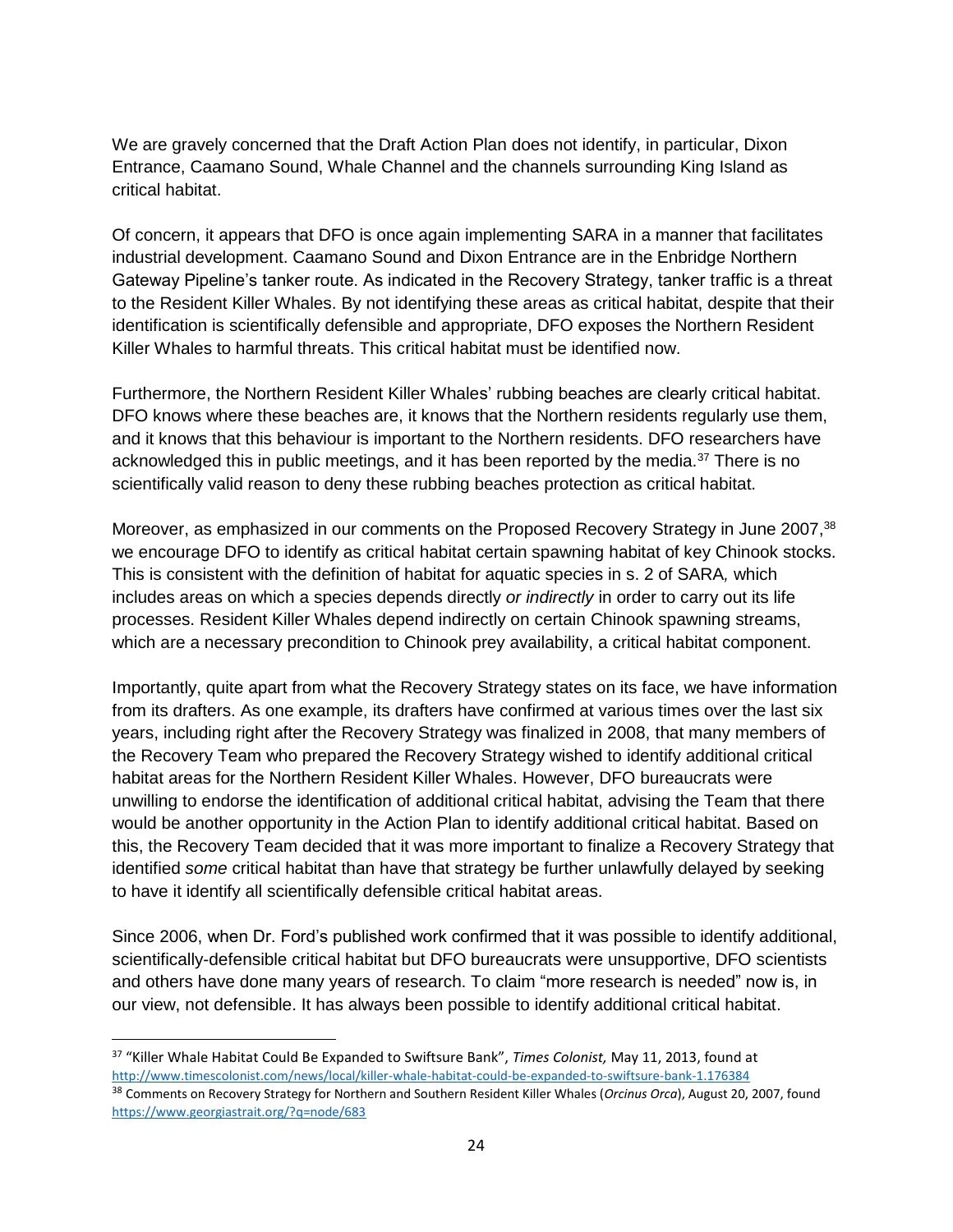Additional critical habitat areas should have been identified in the Recovery Strategy. They *must*  be identified now in the Action Plan.

Legally, DFO is obliged under s. 49(1)(a) to identify additional critical habitat areas to the greatest extent possible, based on the best available information and consistent with the Recovery Strategy. Yet DFO's Draft Action Plan makes no mention of the proposed critical habitat areas proposed for future identification in the Recovery Strategy (supported by Dr. Ford's 2006 publication). Moreover, the excuse offered for not identifying these areas as critical habitat, which is now long-overdue, does not hold water. The standard for identifying critical habitat is not scientific certainty. Rather, the standard is that the identification be based on the best available information and on the precautionary principle. These other long-known areas that are likely necessary for survival or recovery should be identified as critical habitat now; their identification must not be delayed for scientific certainty.

Finally, we note that the United States' National Marine Fisheries Service is currently considering whether the designation of additional areas as critical habitat of the Southern Resident Killer Whales is warranted. DFO should do the same, and it should conclude that additional critical habitat areas *must* be identified in this Action Plan.

### **The Action Plan must include measures to prevent and mitigate threats to critical habitat, and not simply refer to ongoing and future research**

As noted above, the legal requirement in s.  $49(1)(b)$  is to include "a statement of the measures that are proposed to be taken to protect the species' critical habitat". DFO has declined to include in its Draft Action Plan any specific, tangible, concrete measures that are proposed to be taken to protect the Resident Killer Whales' critical habitat. We acknowledge that DFO's ongoing scientific research is important. But research does not constitute a protection measure.

Because of the absence of *any* such concrete measures, our organizations are concerned that there has been bureaucratic direction to not comply with SARA. Rather than propose various necessary and appropriate measures here, we request that DFO identify specific, tangible recovery measures that can be implemented without further delay to protect the Resident Killer Whales' critical habitat.

Finally, we respectfully request that, in accordance with s. 48(1)(e), DFO should prepare the Action Plan in cooperation with our organizations to the extent possible going forward. Our organizations have significant expertise with Resident Killer Whale conservation and recovery, and have access to legal expertise. To date, the Draft Action Plan has not been prepared "in cooperation" with the various stakeholders prescribed under s. 48. Rather, it has been prepared by DFO without involvement from stakeholders. Allowing our organizations to assist in the Action Plan's preparation will help to ensure that it is scientifically defensible, economically sound, and lawful.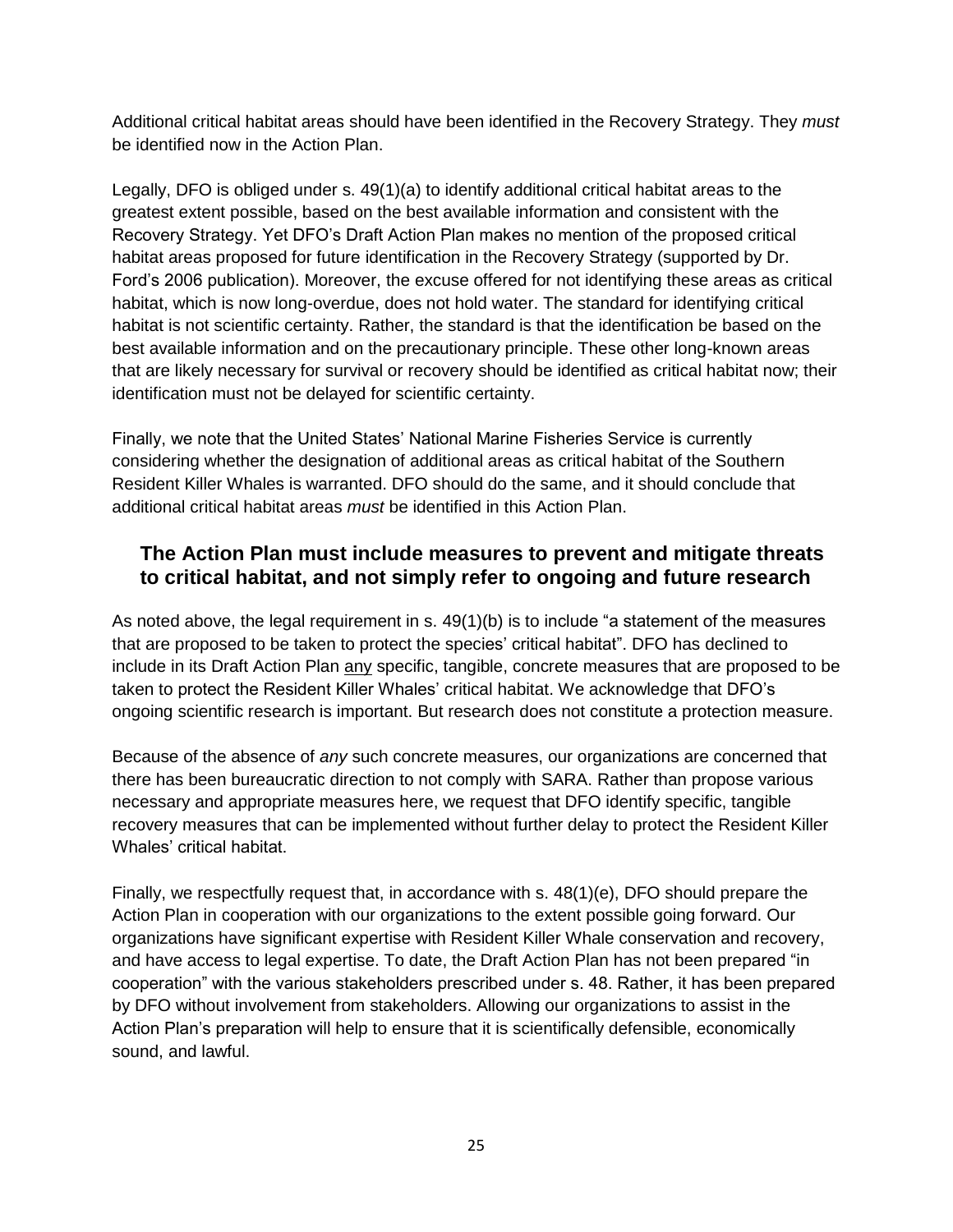## **Appendix**

## **Some** *Species at Risk Act* **provisions related to Action Plans**

### **Preparation**

**47.** The competent minister in respect of a recovery strategy must prepare one or more action plans based on the recovery strategy. If there is more than one competent minister with respect to the recovery strategy, they may prepare the action plan or plans together.

#### **Cooperation with other ministers and governments**

**48.** (1) To the extent possible, an action plan must be prepared in cooperation with

(*a*) the appropriate provincial and territorial minister of each province and territory in which the listed wildlife species is found;

(*b*) every minister of the Government of Canada who has authority over federal land or other areas on which the species is found;

(*c*) if the species is found in an area in respect of which a wildlife management board is authorized by a land claims agreement to perform functions in respect of wildlife species, the wildlife management board;

(*d*) every aboriginal organization that the competent minister considers will be directly affected by the action plan; and

(*e*) any other person or organization that the competent minister considers appropriate.

#### **Land claims agreement**

(2) If the listed wildlife species is found in an area in respect of which a wildlife management board is authorized by a land claims agreement to perform functions in respect of wildlife species, an action plan must be prepared, to the extent that it will apply to that area, in accordance with the provisions of the agreement.

## **Consultation**

(3) To the extent possible, an action plan must be prepared in consultation with any landowners, lessees and other persons whom the competent minister considers to be directly affected by, or interested in, the action plan, including the government of any other country in which the species is found.